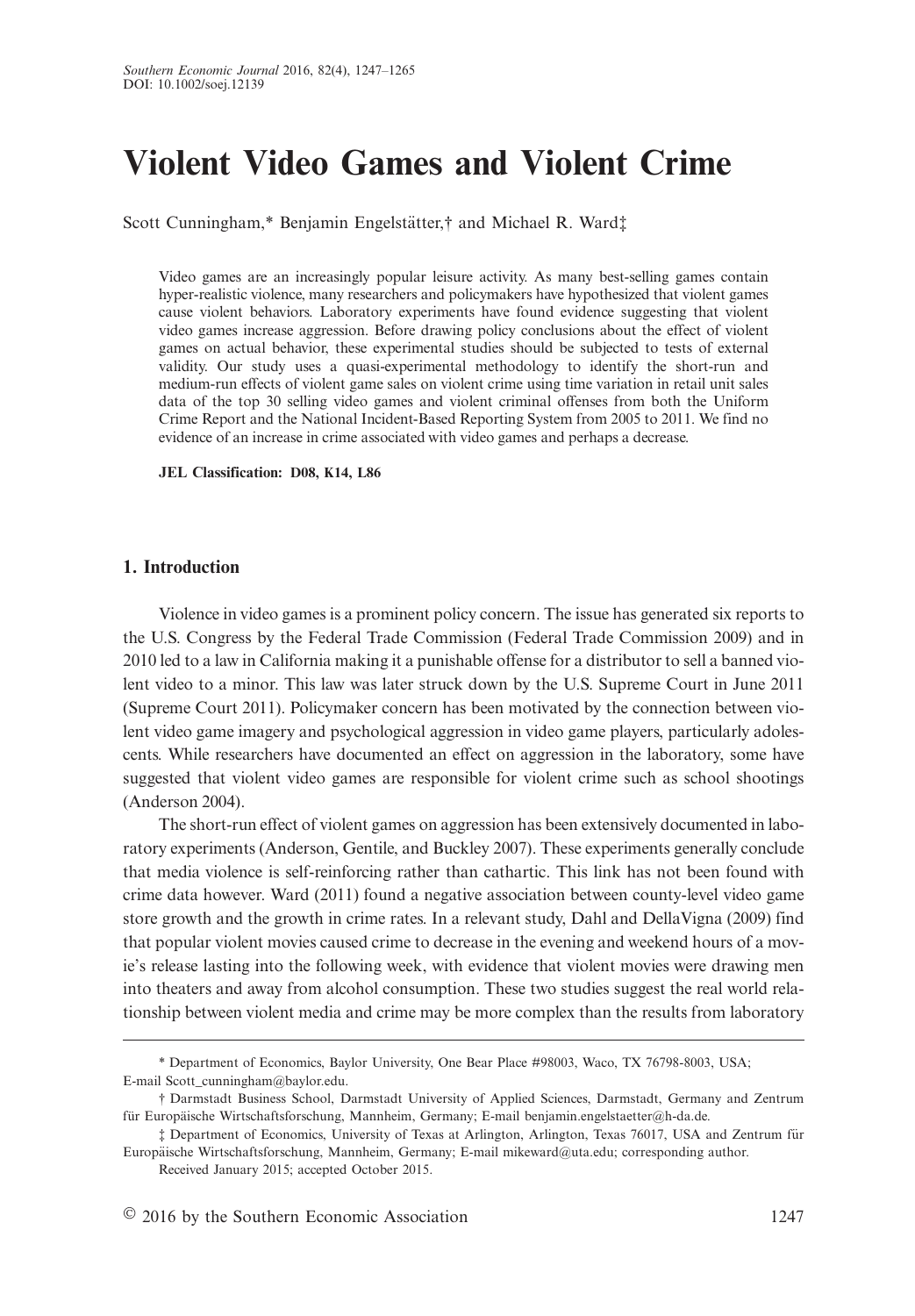studies indicate. There is also disagreement within the psychological literature itself about the interpretation of laboratory studies of video game violence. For instance, critics have pointed out methodological problems such as the use of poor aggression measures and inflated effect size (Ferguson and Kilburn 2008). Also, after correcting for publication bias, studies of media violence effects provided little support for the hypothesis that media violence is associated with higher aggression (Ferguson and Kilburn 2008).

We estimate the reduced form effect of intensely violent video games on crime using a strategy similar to Dahl and DellaVigna (2009). We proxy for video game play using video game sales information harvested from VGChartz, an industry source tracking the weekly top 30 best-selling video game titles from 2005 to 2011. The violence content for each video game was matched using information provided by the Entertainment Software Rating Board (ESRB). Our measures of crime are from the Uniform Crime Report (UCR) and the National Incident-Based Reporting System (NIBRS). We use both crime data sources separately to create a time series of violent and nonviolent crime levels for the periods in question. The UCR data measures crime at the monthly level, whereas the NIBRS data measures crime by hour of day. We construct weekly measures of crime by aggregating the NIBRS data by week.

Our main finding is that we fail to find evidence that violent video games increase crime. In contrast, we find evidence that violent games cause a modest reduction in crime. Our analysis indicates that crimes are either invariant to or are decreasing in video game popularity. This is true for both nonviolent and intensely violent video games and independent of the crime data used. These results suggest that the generalized aggression hypothesis which warns of violent behaviors emanating from violent media may be negligible or may be mitigated by other factors that decrease violence such as intensive time use and catharsis. We estimate the elasticity of crime with respect to intensely violent game sales to be small, on an order of  $-0.02$ .

Caution should be used in applying our research design outside our sample frame as it exploits only short-run variation in weekly sales which may be different from effects in the long run. The decrease in violent outcomes we observe may still be masking possible long-run harm to society if gamers develop biased beliefs about eventual danger, or if video game play draws students out of productive schooling. Our approach also may misstate the average elasticity of games if behavioral effects from higher quality games diverge from that of lower quality games. Insofar as there are negative short-run elasticities and long-run positive elasticities of crime with respect to video games, regulation aimed at reducing violent imagery and content in games could have both social benefits and social costs.

## 2. Background

From the sensational crime stories of the 19th century (Comstock and Buckley 1883), to the garish comic books of the early 20th century (Hadju 2009), to the contemporary debate over violent games, Americans have always been concerned about the harmful effects of violent media on children. Unlike comic books and pulp "true crime" stories, violence in media, including video games, has received substantial attention by psychologists and media specialists. Anderson and Bushman (2001) and Anderson, Gentile, and Buckley (2007) discuss hundreds of controlled studies on the effects of violence in media, whereas the number of studies on violence in print media is smaller in comparison.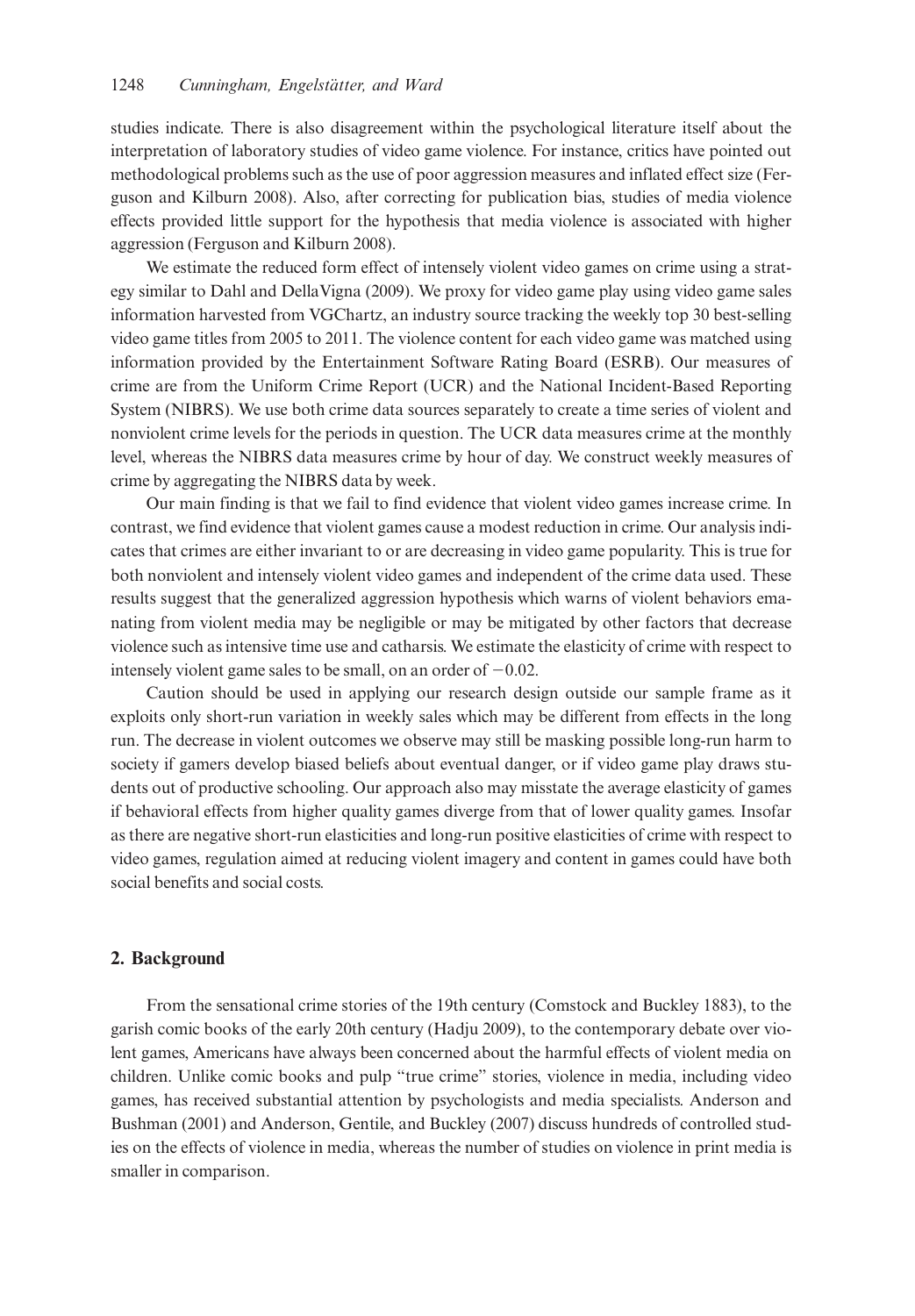Three possible theoretical mechanisms have been proposed for the impact of violent media on crime, which we label "aggression," "catharsis," and "incapacitation." The aggression mechanism is based on a psychological theory called the "general aggression model" (GAM). GAM posits that violent video games increase aggressive tendencies. This model generalizes from social learning theory (Bandura 1973), script theory (Huesmann 1998), and semantic priming (Berkowitz and LePage, 1967; Anderson, Benjamin, and Bartholow 1998) through a process of social learning whereby the gamer develops mental scripts to interpret social situations before they occur. This effect creates reasoning biases, a tendency to jump to conclusions and may even cause personality disorders (Bushman and Anderson 2002). While GAM suggests that aggression increases with repeated exposure to violent content, most of the evidence for it comes from short-run laboratory experiments.

The catharsis explanation is that video games act as a release for aggression and frustration so that actual expressions of aggression are reduced. While many gamers believe the catharsis hypothesis is credible (Olson, Kutner, and Warner 2008; Ferguson et al. 2014), it is not without controversy. For instance, most cross-sectional studies fail to find cathartic effects. And while Denzler, Förster, and Liberman (2008) state rather unequivocally that the "social psychological literature lends no support for the catharsis hypothesis," they also find that aggression can reduce further aggression in those cases when it serves to fulfill a goal. A possible physiological mechanism for catharsis comes from evidence that internet video game playing is associated with dopamine release that might act to sate the gamer (Koepp et al. 1998; Han et al. 2007). Han et al. (2009) study the similarity of the effects of video game playing and methylphenidate (i.e., Ritalin) in children with Attention Deficit Hyperactivity Disorder and suggest that internet video game playing might be a means of self-medication.

The incapacitation explanation is based on the economic theory of time use (Becker 1965). Many modern video games are time-intensive forms of entertainment involving intricate narratives with complex plots and characterizations that take dozens, and sometimes several hundreds, of hours to complete.1 Insofar as video game play draws adolescents from other activities, the time use explanation implies a possible short-run decrease in violence if individuals substitute away from riskier outdoor leisure to indoor leisure, but allows for a possible long-run increase in violence as predicted by GAM. The American Time Use Survey (ATUS) indicates that individuals aged 15–19 spent an average 0.85 hours per weekday playing games and using computers, but only 0.12 hours reading, 0.11 thinking, and 0.67 in outdoor recreation, such as sports or exercising. Ward (2015) uses ATUS data to show that, when the currently available video games' sales are higher, individuals spend more time gaming and less time in class. Stinebrickner and Stinebrickner (2008) find that students randomly assigned a roommate in college with a video game console studied less often, and performed worse in school.

#### 3. Methodologies

These three explanations have separate theoretical predictions relating violent video games' effects on violence and crime. The tests we develop have the potential of discriminating between

<sup>&</sup>lt;sup>1</sup> The Web site, How Long to Beat,<http://www.howlongtobeat.com>, provides user-submitted statistics on completion times. The 2011 blockbuster, The Elder Scrolls V: Skyrim, lists completion times between 100 and 330 hours. The 2008 hit, Grand Theft Auto IV, lists 12 to 162 hours, with the lower bound 12 hours recorded for a "speed trial" effort to complete the game as fast as possible.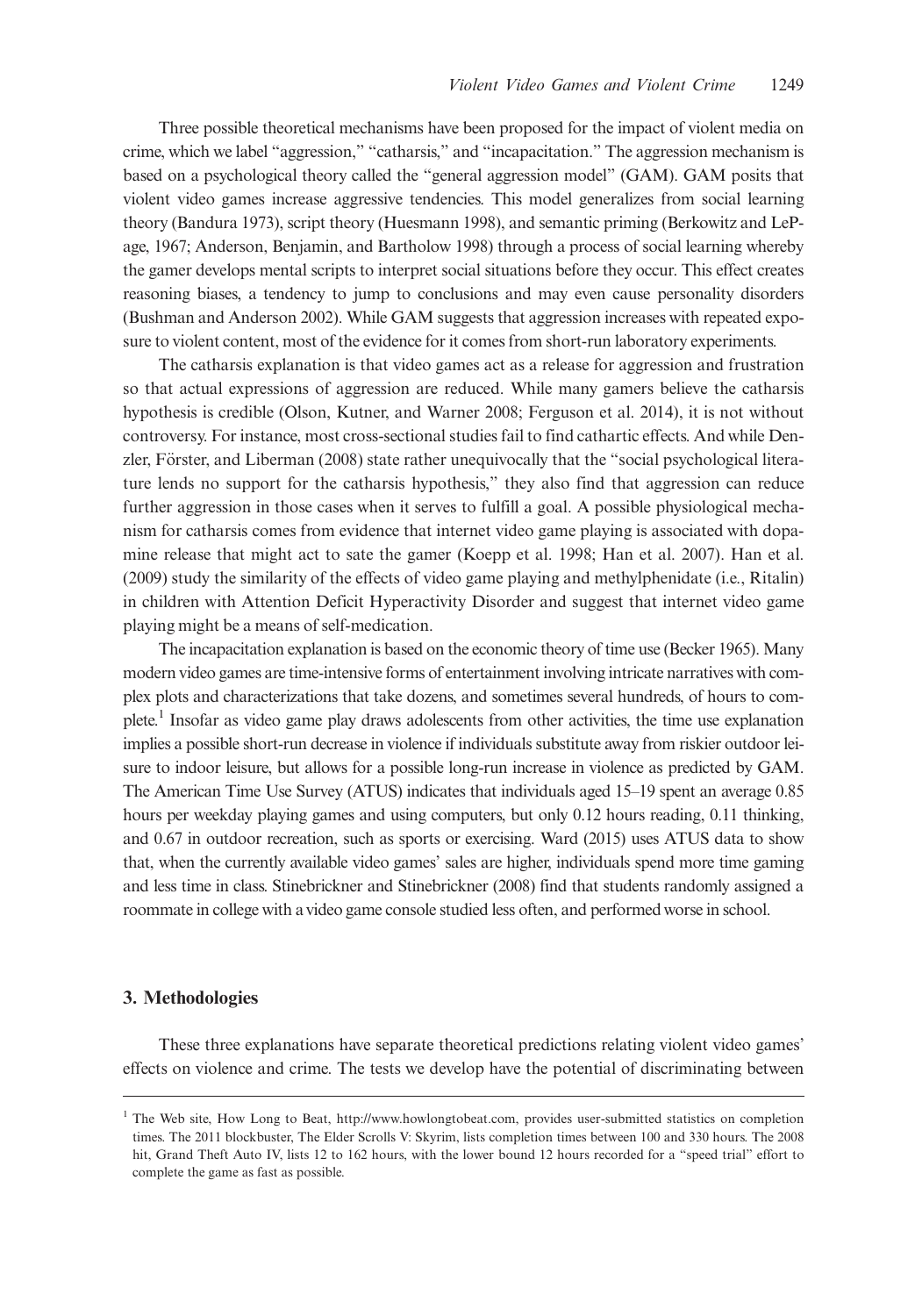explanations. We use two separate methodologies to determine a causal link between playing violent video games and engaging in criminal activities.

## Variation Over Time

We begin by estimating a standard multivariate regression model of the incidence of various crimes as a function of sales of nonviolent and violent video games. Our outcome variables of interest,  $C_t$ , are the total number of reported criminal incidents in week  $t$  across the United States that are classified as violent or nonviolent.

Video game sales are available on a weekly basis, whereas crime statistics are available at the monthly (UCR) or daily (NIBRS) level. We, therefore, aggregate crimes into monthly measures for the UCR sample and weekly measures for the NIBRS sample. A game purchased in one week is often played in subsequent weeks until the user loses interest and moves on to another game. Our main explanatory variables are aggregated current and lagged values of weekly sales volumes for all games and for violent video games in particular. The actual number of lags, T, is based on analysis of actual gaming behavior, which we discuss later.

We model the supply of criminal offenses,  $C_t$ , as:

$$
\ln(C_t) = \beta^{\text{all}} \ln \left( \Sigma_{\tau=0}^T G_{t-\tau}^{\text{all}} \right) + \beta^{\nu} \ln \left( \Sigma_{\tau=0}^T G_{t-\tau}^{\nu} \right) + \Sigma_{\nu} \beta^{\nu} \text{week}_t + \Sigma_{\nu} \beta^{\nu} \text{year}_t + \varepsilon_t \tag{1}
$$

All specifications include month-of-year fixed effects for models using UCR-based crime variables or week-of-year fixed effects for models using NIBRS-based crime variables to control for seasonality. We also include year fixed effects to account for changes in crime and game sales that vary at the year level. Thus, our identification comes from variation about the month or week's "typical" sales. We decompose video games into those with violent content,  $G_t^v$ , in addition to all games,  $G_t^{all}$ . In this manner, we hope to identify a marginal effect of GAM from violent games versus an incapacitation effect from all games. We can address the issue of game play after the date of purchase by including more lags. As we adopt a double logarithm specification, the coefficients of interest can be interpreted as elasticities. Equation 1 is estimated using the Newey– West (1987) correction for standard errors under the assumption of possible heteroskedasticity and autocorrelation.

Correlations between video game play and crime may be due to unobserved determinants of crime that are also correlated with the determinants of video game play as well as reverse causality. A low opportunity cost of time would affect both video game sales and the relative return to criminal activity (Jacob and Lefgren 2003). We account for most of the variation in the opportunity cost of time over the year with monthly or weekly dummy variables. Reverse causality may occur if higher crime rates cause people to stay indoors and play more video games. Finally, it is also possible that game publishers base their release dates on nonseasonal factors that are unobserved by the econometrician and that affect both video game demand and criminal activity.

To purge our results of endogeneity bias, we need an instrument that is highly correlated with video game sales but uncorrelated with the unobserved determinants of crime. Weekly sales of individual games are highly sensitive to both game quality (Zhu and Zhang 2010) and time on the market (Nair 2007). The first instrumental variable is the average age in weeks of the games in the current top 30 calculated from the VGChartz data. The second instrument is a measure of their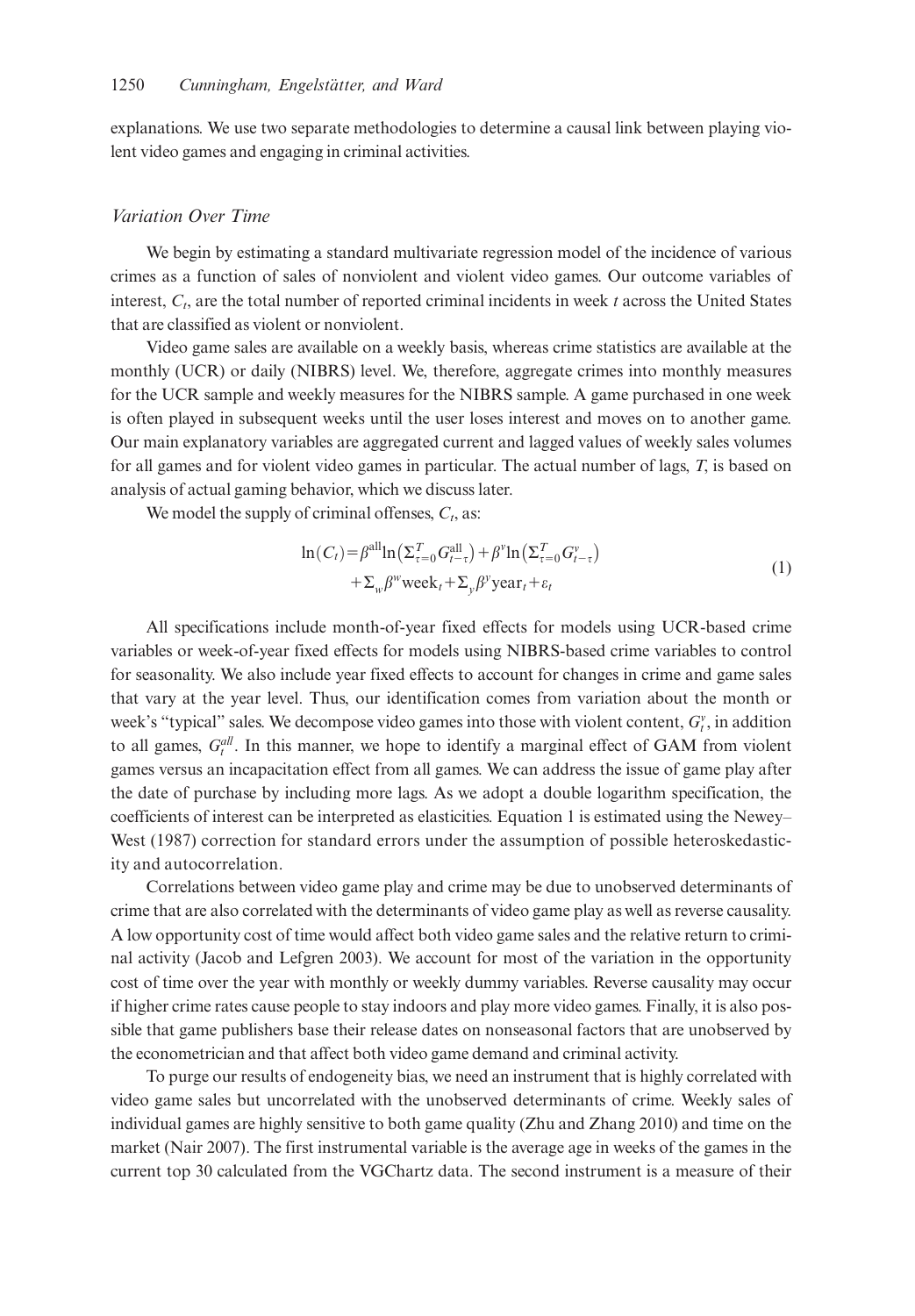average quality taken from expert review data collected from the GameSpot Web site.<sup>2</sup> GameSpot provides news, reviews, previews, downloads and other information for video games. The Game-Spot staff reviewed all but a handful of the games in our sample and rated the quality of the titles on a scale from 1 to 10 with 10 being the best possible rank. These so-called GameSpot-scores assigned to each game are based on evaluations of graphics, sound, gameplay, replay value and reviewer's tilt, or idiosyncratic biases, and are intended to provide an at-a-glance sense of the overall quality of the game.

Insofar as expert review and game age have no independent association with the unobserved determinants of crime, the exclusion restriction should hold. While we can think of no obvious reason why either instrumental variable should be correlated with the unobserved determinants of criminal behavior, it is possible that such correlation exists. For instance, higher rated violent games may increase violence independent of the effect on sales through effects on the amount of time the games are played. We interpret our IV strategy primarily as a robustness measure.

#### Variation in the Marginal Effect in the Cross-Section

A second test attempts to measure a difference in marginal effects across geographic areas representing high video game demand areas. However, only the NIBRS crime data can be disaggregated geographically to the county by week level. The video game sales data are only available as a time series. Since video game launches occur simultaneously throughout the United States, disaggregated data are not available. Thus, the panel does not introduce any independent variation in the video game treatment across geographic areas. However, we expect any effect of video games to be amplified in areas of high video game demand. If violent games have a positive (negative) effect on crime, the effect should be larger (smaller) in areas where video games are consumed more. We proxy video game demand with the fraction of population aged 10–29, who we label as the youth. This is the age demographic most associated with video game playing. Our estimating equation is given by:

$$
\ln C_{it} = \beta^{\nu} \ln \left( G_{\tau}^{\nu} \right) + \beta^{\nu n} \ln \left( G_{\tau}^{n\nu} \right) + \beta_{Yth} Yth_{i} +
$$
  

$$
\beta^{\nu}_{yth} \ln \left( G_{\tau}^{\nu} \right) \times Yth_{i} + \beta^{\nu n}_{yth} \ln \left( G_{\tau}^{n\nu} \right) \times Yth_{i} + \beta_{X} X + \varepsilon_{it}
$$
 (2)

We test whether the main effect is stronger for high video game demand areas by testing whether our estimates of  $\beta_{yth}^v$  and  $\beta_{yth}^{nv}$  differ from zero. As the tests of hypotheses exploit differences in marginal effects in the cross-section, they are relatively immune to release date endogeneity concerns. The control variables, X, include year and week-of-year fixed effects. A double log specification is retained for consistency with the preceding analysis. To avoid logarithms of zero values of crimes in small levels of geography, we aggregate counties into deciles based on their youth fraction. That is, the 10% of the sample population with the smallest youth fraction are aggregated together in the first decile, the 10% with the highest youth fraction are in the tenth decile, and the rest are aggregated into the other eight deciles accordingly. Because video game sales data do not vary across deciles, standard errors are clustered on the sample week.

<sup>2</sup> [http://www.gamespot.com/](http://www.gamespot.com)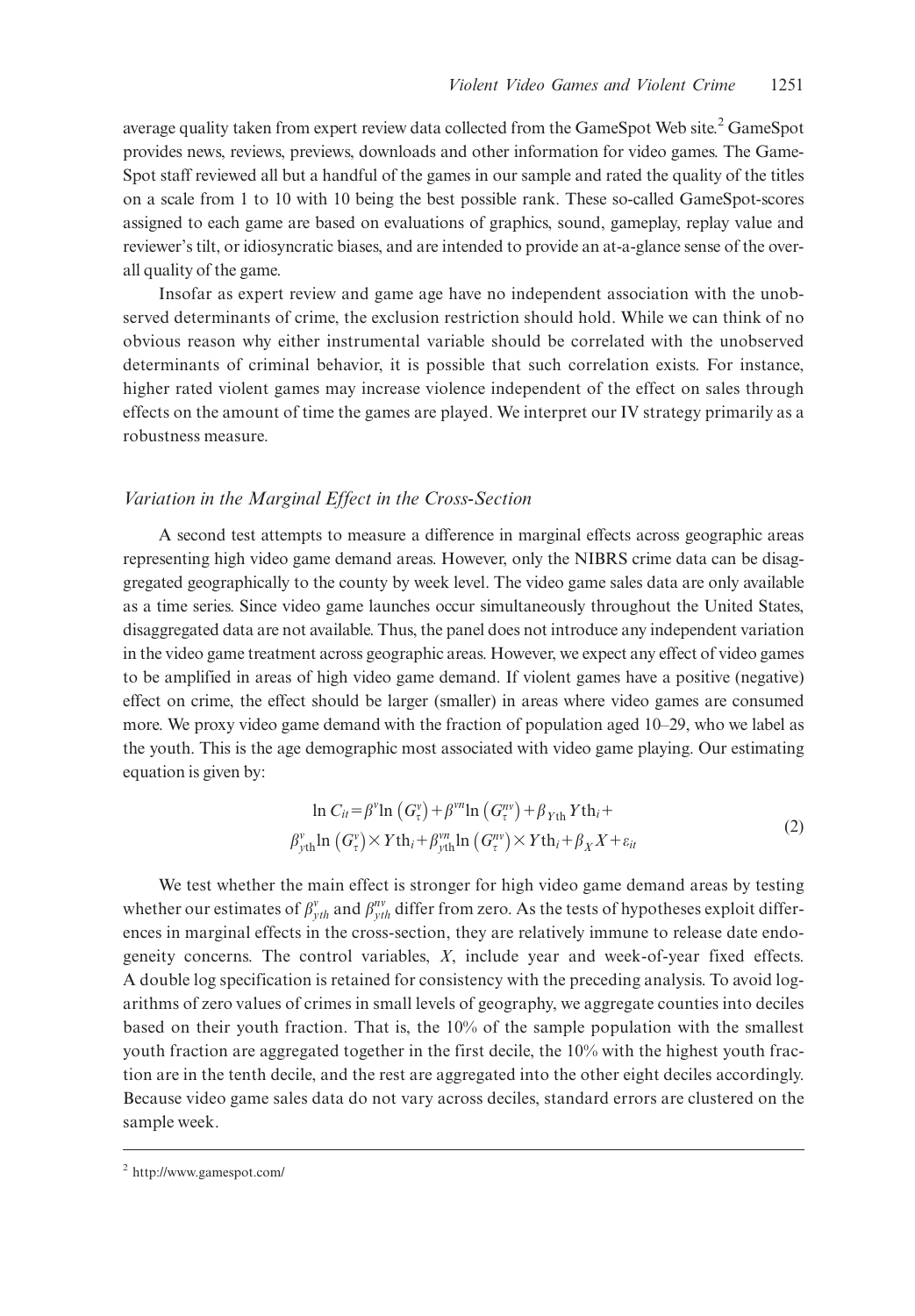

Figure 1. Number of Weeks a Game is in the Top 30 Sellers.

## 4. Data

A fundamental problem we face is obtaining observational data on exposure to violent video games. We base our analysis on four different video game data sources to proxy violent video game exposure, that is, Gamespot, ESRB, VGChartz, and Raptr. We explain each source in detail below. Having introduced our video game data, we follow up with a detailed explanation of our two different crime data sets.

#### Video Game Data

Our data on video game sales were obtained from a popular online industry outlet called VGChartz.<sup>3</sup> VGChartz reports U.S. retail video game unit sales for each week's top 30 selling console-based video games. VGChartz uses a variety of sources to collect data. These include manufacturer shipments, data from tracking firms, retailer and end user polls, and "statistical trend fitting." VGChartz reports by global region, for example, United States, Japan, Europe, Middle East, Africa, and Asia, but disaggregated sales within a region are not available.

We wrote a PERL script to harvest each week's top 30 titles in the United States from 2005 to 2011. The data were then cleaned and restructured to create a panel data set of weekly sales by title for the first week of January 2005 to the last week of December 2011. Our raw data set consists of 2050 separate titles spanning 364 weeks and across multiple gaming consoles and includes weekly unit sales, violent content information, and quality rating information.

Despite the richness of such high frequency sales data, VGChartz is not exhaustive. It omits a portion of all sales in the U.S. video game market as it is a truncated sample of the top 30 titles in a week. We believe that this weakness may be mitigated to some degree by the skewed distribution of sales. A game's week of release is almost always its top-selling week. Figures 1 and 2 indicate that most games stay in the top 30 for only a few weeks, and game sales decay rapidly with each week on the market. Such large turnover in game titles and variation in sales by week provide substantial variation for identification.

<sup>3</sup> <http://www.vgchartz.com>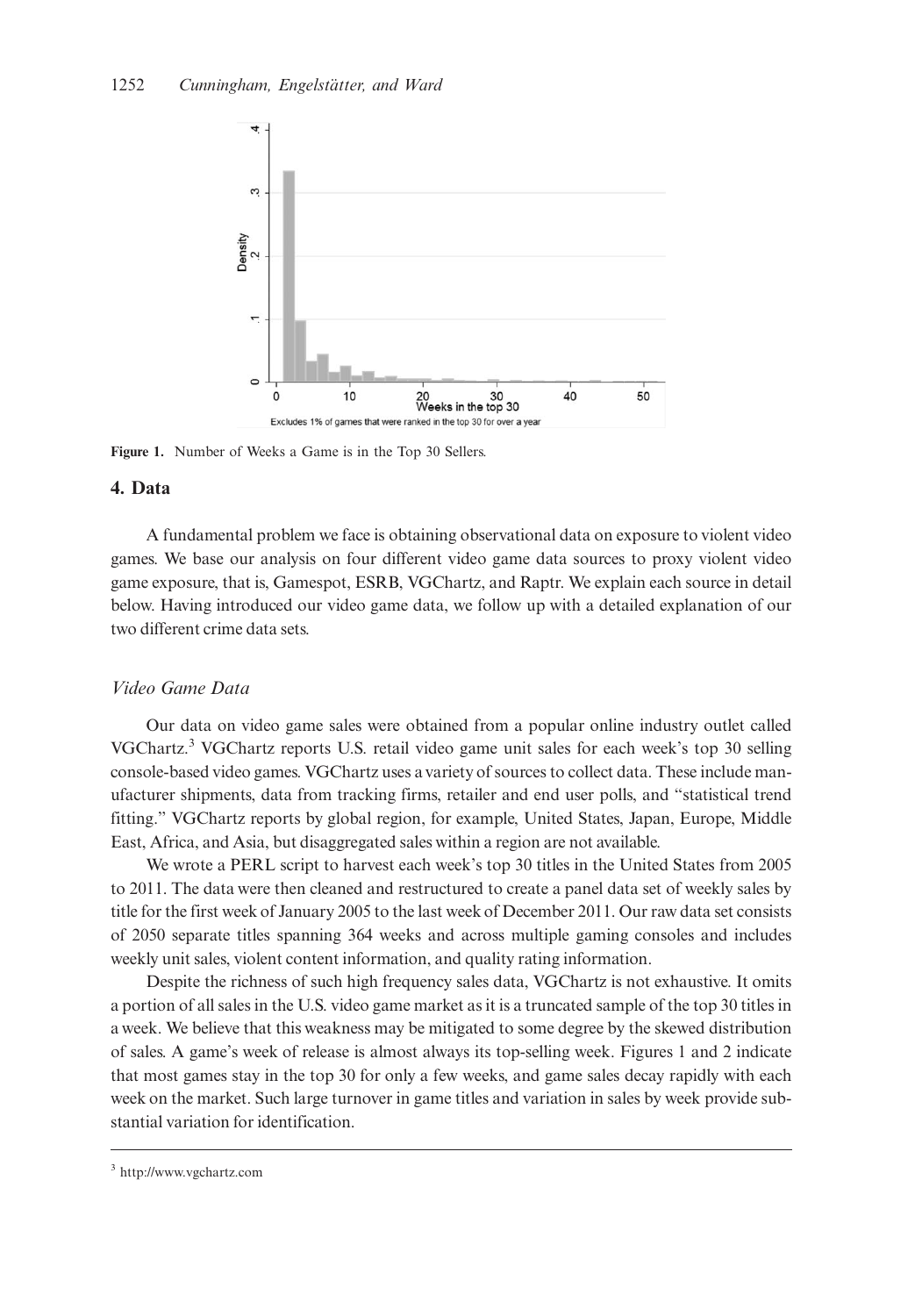

Figure 2. Average U.S. Video Game Unit Sales by Weeks After Release.

Table 1 compares VGChartz data to the Entertainment Software Association (ESA) data. While it would appear that VGChartz titles are only one-quarter of all units in 2006, it is worth noting that this is in part due to the ESA including sales of non-console-based games such as computer and smartphone games (ESA Annual Report 2010).4 This fraction rises to about 80% in 2011, and while this raises some concerns about comparability over time, we expect some of this effect to be subsumed into the year dummies.

We record the violence content of each game using the ESRB's rating and descriptions of the game's content.<sup>5</sup> ESRB is a nonprofit body whose function is to assign each title a technical rating. Games considered to be appropriate for all ages are given an E; games appropriate for 10 and older are given  $E10$ ; games appropriate for teens are given a  $T<sub>i</sub>$  games appropriate for a mature audience are given an  $M$ ; and games appropriate for adults are given an  $A$ . ESRB also provides a detailed description of the content for each title including the style of violence contained in the game. Each title was successfully matched with its ESRB rating and content information. Out of 2050 titles in our sample, 512 are rated Mature and 352 were intensely violent. All intensely violent games are rated Mature.

Figure 3 depicts the logarithm of sales for all games and intensely violent games over time. Most of the variation is due to the release of new games each week that are popular initially but experience a rapid decay in sales. Although the two lines follow a similar pattern, including a large peak around the Christmas gift-purchasing period, sometimes strong sales of a single title will cause them to diverge. For instance, the spike in intensely violent game sales in the middle of 2008 is not mirrored in the more general series. This represents the release of Grand Theft Auto IV, an intensely violent and immensely popular game.

While Figure 1 indicates that consumers tend to buy a game soon after it is released, they may play purchased games over longer horizons. We have obtained data from Raptr, a video gaming social network, on over 100,000 users' gaming sessions.<sup>6</sup> These data cover over 10 million

 $^{\rm 5}$ <http://www.esrb.org>

<sup>4</sup> [http://www.theesa.com—](http://www.theesa.com)The reported numbers from ESA also include games for personal computers which amount to about 10% of the market each year and are intentionally not included in VGChartz.

<sup>6</sup> <http://raptr.com>/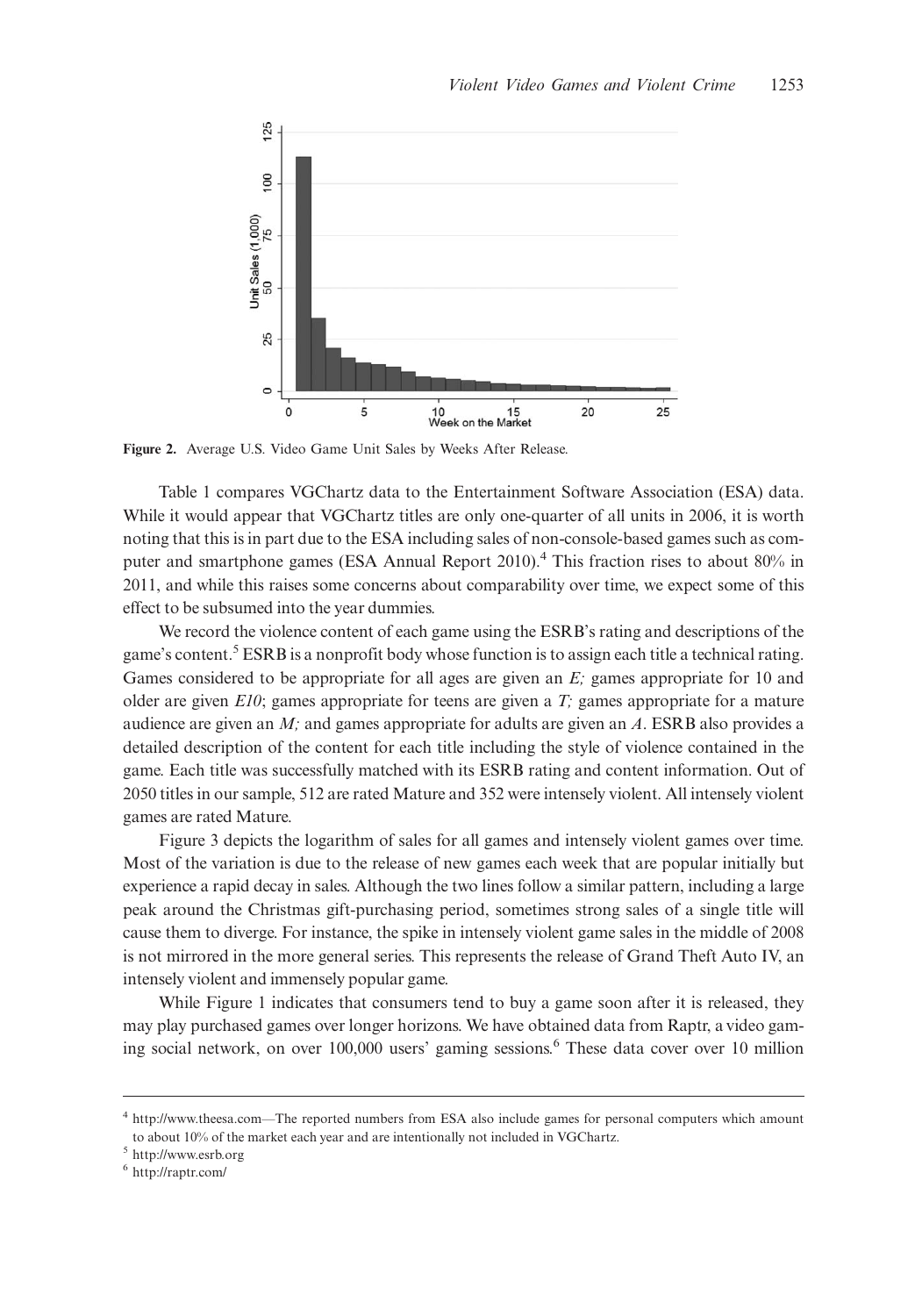| Year | VGChartz | Entertainment Software Association | Percent $(\% )$ |
|------|----------|------------------------------------|-----------------|
| 2005 | 90.7     | 227.4                              | 39.9            |
| 2006 | 63.8     | 240.1                              | 26.6            |
| 2007 | 131.6    | 268.1                              | 49.1            |
| 2008 | 187.2    | 298.6                              | 62.7            |
| 2009 | 181.9    | 290.1                              | 62.7            |
| 2010 | 218.4    | 267.4                              | 81.7            |
| 2011 | 206.5    | 245.9                              | 84.0            |

Table 1. Comparison of Unit Sales of Video Games (millions) from VGChartz and the ESA

Sources: VGChartz from authors' calculations and ESA from [http://www.theesa.com/facts/pdfs/esa\\_ef\\_2014.pdf.](http://www.theesa.com/facts/pdfs/esa_ef_2014.pdf)

sessions for particularly avid gaming enthusiasts. We have aggregated game play sessions by day and recorded when a user obtains a new game. Figure 4 records the number of hours played across all games around the time a new game is acquired. It is clear that, for this sample, gaming activity is highest on the day that a new game is purchased and falls for about three weeks afterward. The "scalloped" shape emerges because video games are typically released for more intensive weekend play. It also appears that individual video game play time increases just before a new video game purchase. This suggests that new game purchases are driven, in part, by a pent up demand for new video gaming experiences.

To explore the link between game sales and game playing, we related our weekly measure of video game sales to time use data on playing games. The Bureau of Labor Statistics has administered the ATUS since 2003 by taking a random sample from households that have recently completed their participation in the Current Population Survey (CPS). The ATUS records activities of a participant for a single day and collects over 1000 diaries per month with some coverage of every single day. Each activity is ultimately coded to a three-tier scheme, going from broad top-level category to finer subcategories. For our purposes, the subcategory "playing games" includes the activities "playing computer, board, or card games" and so includes activities other than playing video games. Basic demographic information on age, sex, race, household income, and household size from the CPS is available for every survey respondent.



Figure 3. Ln Weekly Sales of Video Games.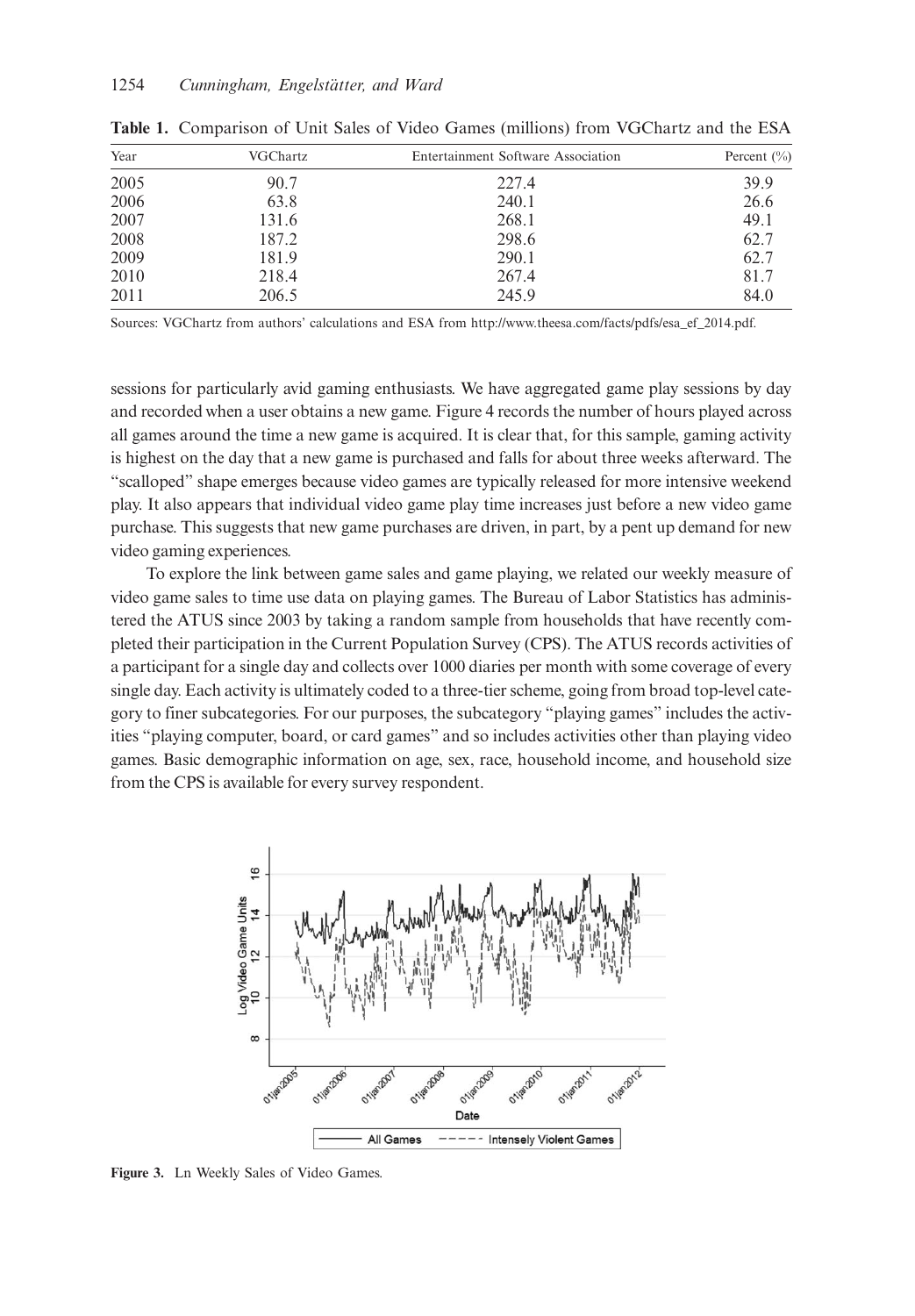

Figure 4. Time spent Playing Video Games Before and After a New Video Game Purchase.

To confirm that video game sales positively affect the probability of playing video games, we estimate Probit and Tobit regressions relating a dummy variable for playing games and the amount of time playing games to video game sales over the current and preceding weeks as well as controls for basic demographics and sets of dummy variables for year, week-of-year, and day-of-week. The details are reported in Table A1 and summarized in Figure 5. This figure reports coefficient values and confidence intervals for various leads and lags of video game sales on the probability of playing a game. While leads of video game sales appear to have no effect on game playing, game playing is affected by current sales, sales lagged one week, and, perhaps, lagged two weeks. We take this as evidence that aggregate video game playing time is correlated with video game sales for up to three weeks.

In a second step, we examine the difference in video game playing across gender and age groups. Therefore, we not only split the ATUS sample into male/female and age above or below 30 but only focus on gameplay duration. We again use the Tobit estimator in a specification that now includes the first three weeks of video game sales (Lag 0, 1, and 2) aggregated as these three weeks are the most relevant for gameplay according to the first analysis. We use the same controls as in the first estimation. The results are reported in Table A2. Overall, the marginal effects for females



Figure 5. The Effect of Video Game Sales on the ATUS Respondents Game Playing.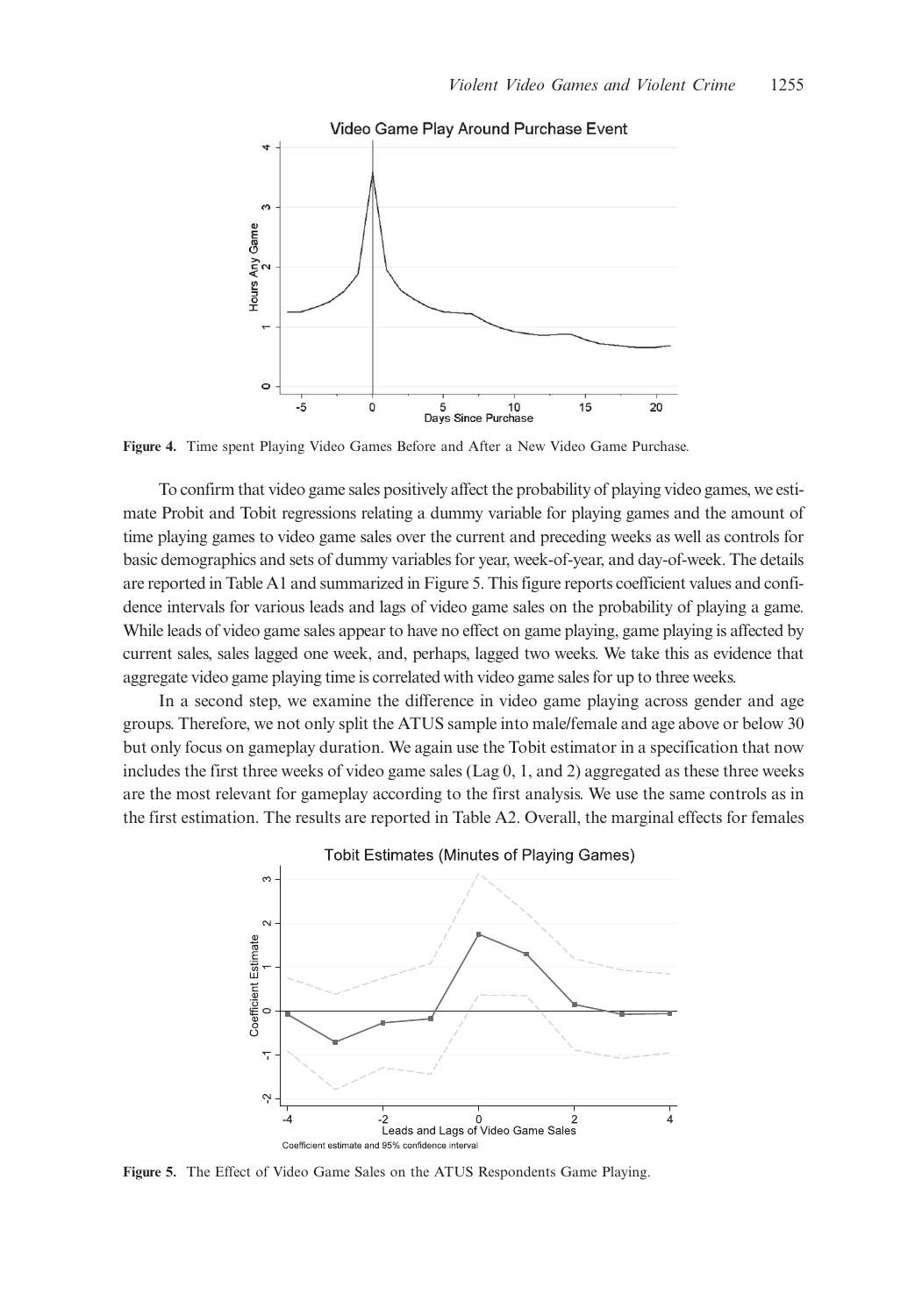are no different from that from males but the earlier table indicates that males play 40% more. The marginal effect for the younger players is larger than older players but the difference is not statistically significant. Furthermore, younger respondents play more than older ones. We interpret this as, given that a girl or a non-youth plays video games, their gaming behavior is not very different from a younger boy.

## Crime Data

For our measure of crime, we use both the UCR and NIBRS. The UCR program was conceived in 1929 by the International Association of Chiefs of Police to meet the need for reliable uniform crime statistics for the nation. In 1930, the FBI was tasked with collecting, publishing, and archiving those statistics. NIBRS on the other hand is a federal data collection program begun by the Bureau of Justice Statistics in 1991 for gathering and distributing detailed information on criminal incidents from participating jurisdictions and agencies. Participating agencies and states submit detailed information about criminal incidents to the NIBRS which are not contained in other data sets, such as the UCR. For instance, whereas the UCR contains information on all arrests and cleared offenses for the eight Index crimes, NIBRS consists of individual incident records for all eight index crimes and the 38 other offenses (Part II offenses) at the calendar date and hourly level (Rantala and Edwards 2000).

Because of the detailed information about the incident, including the precise time and date of the incident, economists such as Dahl and DellaVigna (2009), Card and Dahl (2011), Jacob and Lefgren (2003), and Jacob, Lefgren, and Moretti (2007) have used NIBRS for event studies. In our case, we exploit detailed information about the date of a crime to create weekly counts. The UCR are also regularly used in economic analysis of crime by, for example, Evans and Owens (2006), Stevenson and Wolfers (2006), or Phillips and Land (2012).

One potential drawback of NIBRS compared to the UCR, however, is its limited coverage as, unlike in the UCR, only a subset of localities participates. Overall, 32 states currently participate, and many states with large markets—California, New York, DC—do not participate at all. Moreover, not all jurisdictions participate within states over time. In a first step to address selection problems, we run our estimations based on both the UCR and the NIBRS sample and compare the results. Our results are similar regardless of which data source we use. We also address possible selection problems by limiting our NIBRS sample to a balanced panel of agencies that participated with NIBRS at the start of our sample and continued each year. These agencies are located in 1082 separate counties.

Crime and game sales both follow profound seasonal patterns that could lead to spurious correlations. Seasonality in crime is largely due to weather conditions with increases in crimes during warmer months (Jacobs, Lefgren, and Moretti 2007). Game sales are greatly affected by holiday gift-giving at the end of the year. As indicated above, we accommodate these patterns with weekly dummy variables, which should capture correlation due to seasonality, and annual dummies that should capture correlation due to secular trends.

## Final Samples

We investigate the relationships between violent video game sales and crime. We must drop some observations due to holiday seasonality and to construct lags. Our UCR-based data span 84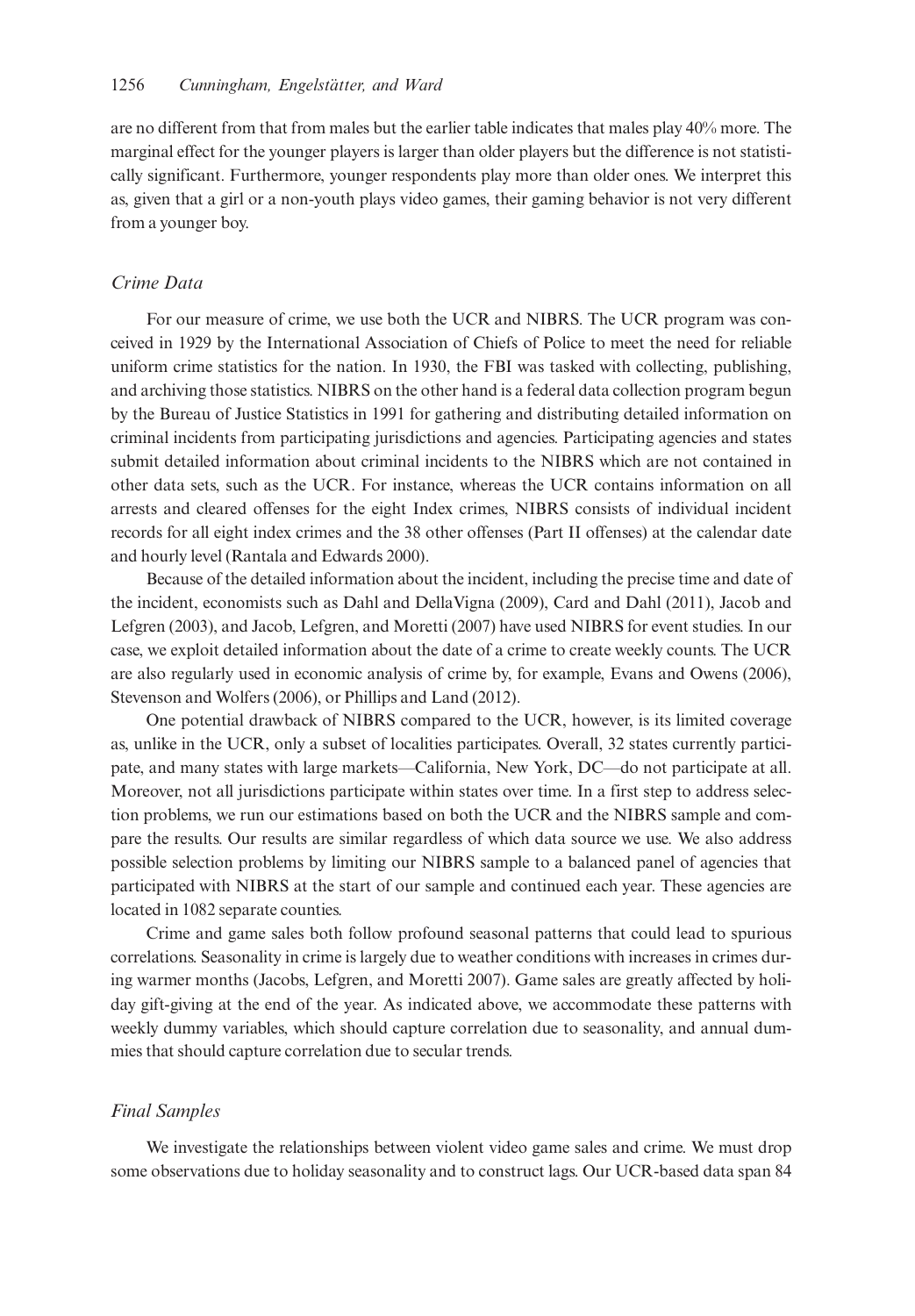| Variable                                                                                | Mean   | Std. Dev. | Minimum | Maximum |
|-----------------------------------------------------------------------------------------|--------|-----------|---------|---------|
| Monthly UCR sample                                                                      |        |           |         |         |
| All video game sales (1000s)                                                            | 5542   | 3842      | 1308    | 24,425  |
| Intensely violent video game sales (1000s)                                              | 1203   | 2058      | 52      | 13,889  |
| All crimes (1000s)                                                                      | 1567   | 187       | 1134    | 2103    |
| Violent crimes (1000s)                                                                  | 634    | 73        | 492     | 850     |
| The sample includes 77 monthly observations from 2005 to 2011 that exclude December.    |        |           |         |         |
| Weekly NIBRS sample                                                                     |        |           |         |         |
| All video game sales (1000s)                                                            | 1192   | 936       | 252     | 9376    |
| Intensely violent video game sales (1000s)                                              | 260.4  | 696.5     | 5.4     | 8264.80 |
| All crimes (1000s)                                                                      | 47.2   | 4.7       | 34.1    | 55.7    |
| Violent crimes (1000s)                                                                  | 18.9   | 1.7       | 14.6    | 22.7    |
| The sample includes 300 weekly observations from 2005 to 2011 that exclude the eight    |        |           |         |         |
| Christmas shopping season weeks.                                                        |        |           |         |         |
| Weekly by decile NIBRS panel                                                            |        |           |         |         |
| All video game sales (1000s)                                                            | 1138   | 815       | 252     | 7467    |
| Intensely violent video game sales (1000s)                                              | 213.22 | 522.11    | 5.41    | 5715.99 |
| All crimes (1000s)                                                                      | 4.86   | 3.96      | 0.276   | 15.023  |
| Violent crimes (1000s)                                                                  | 1.95   | 1.587     | 0.116   | 6.207   |
| Youth fraction                                                                          | 0.253  | 0.035     | 0.197   | 0.328   |
| The sample includes 2575 week by decile observations from 2005 to 2010 that exclude the |        |           |         |         |
| eight Christmas shopping season weeks.                                                  |        |           |         |         |

#### Table 2. Summary Statistics

months in total from 2005 through 2011 but dropping December each year yields a final sample of 77 observations.

Our NIBRS-based data span the 364 weeks over the same period but due to dropping nine Christmas shopping season weeks and some initial weeks to construct lags, our final sample includes only 300 observations. We aggregated the VGChartz weekly observations to the month level in the UCR sample. Table 2 reports basic descriptive statistics for all three samples. There are two reasons for the large difference in magnitudes across the NIBRS and UCR data sources. The first is due to differences in the unit of observation. The UCR data measures crimes at the monthly level, whereas NIBRS measures crime at the weekly level. This also explains the differences in video game sales across the two samples. The second is due to the many more jurisdictions within the United States reporting to UCR than to NIBRS.

For our panel sample, the same weekly crime information from the NIBRS data was aggregated for each of 1082 counties along with data beginning in 2005 on the fraction of the population aged 10–29, the primary video game playing age group. From this, counties were aggregated into deciles based on this youth fraction to construct a balanced panel spanning 2005 to 2010.

Our method is most like Dahl and DellaVigna (2009), and therefore, we contrast our study with it to illustrate its strengths and weaknesses. Like Dahl and DellaVigna (2009), we do not have geographic variation in sales data. Whereas first run movies can be described as nondurables lasting two hours on average, video games have more complex consumption patterns. Unlike feature films, video games are more like durable goods played repeatedly after purchase with highly variable time use by title and individual player. Some families' budget time allowances for video game play while others allow unlimited play time. The decision to do so is likely related to the family characteristics that are correlated with the determinants of crime, such as family structure and income. Furthermore, box office movie sales are available by day whereas video game sales are only available at the weekly level.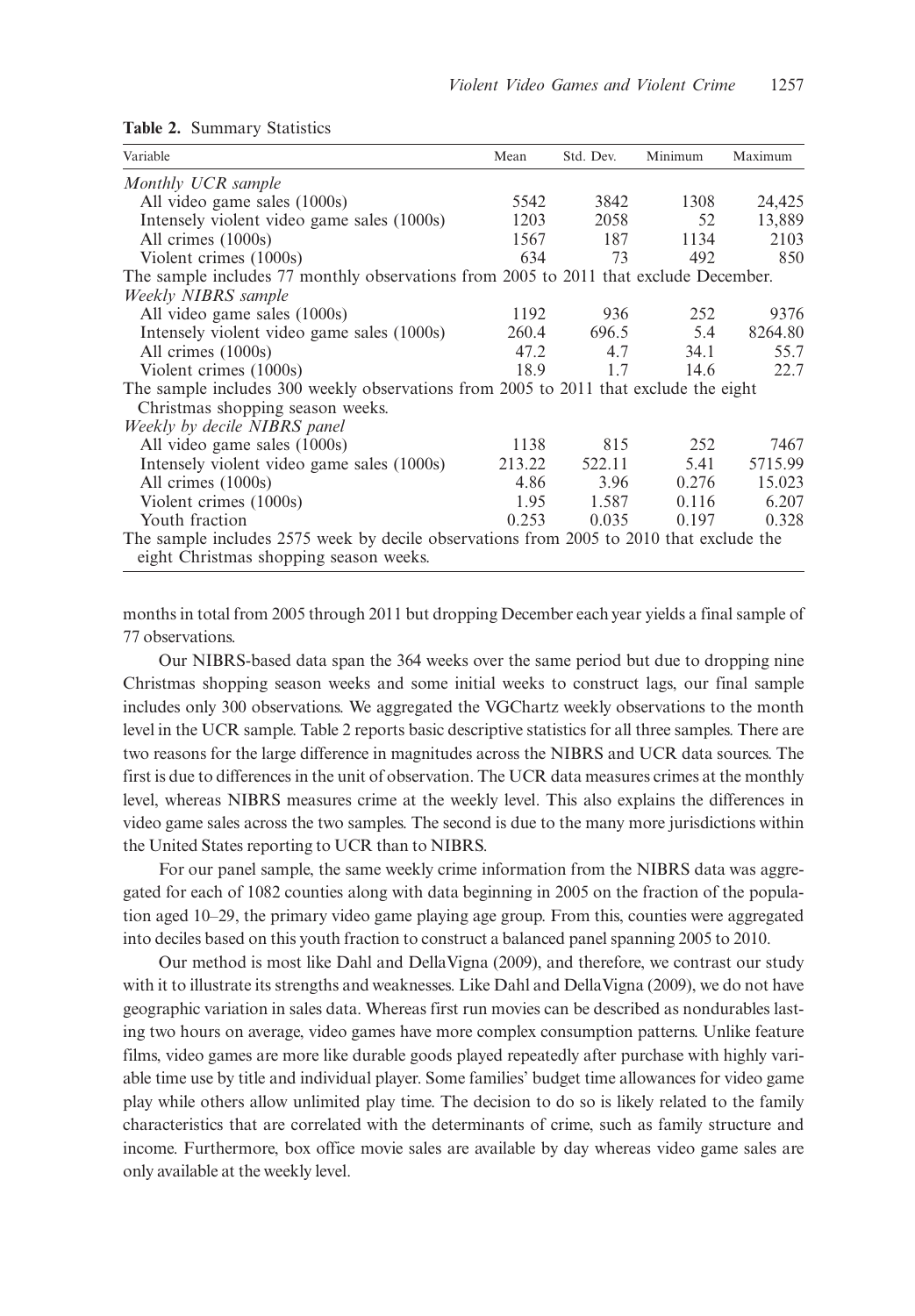|                                 | <b>OLS</b>     |                | 2SLS           |                |  |
|---------------------------------|----------------|----------------|----------------|----------------|--|
|                                 | Crimes         | <b>Sales</b>   | Violent Sales  | Crimes         |  |
| Variables                       |                | First stage    | First stage    | Second Stage   |  |
| Ln video game sales             | $-0.027**$     |                |                | 0.036          |  |
|                                 | (0.011)        |                |                | (0.034)        |  |
| Ln intensely violent            | $-0.000$       |                |                | $-0.021*$      |  |
| video game sales                | (0.004)        |                |                | (0.011)        |  |
| Avg. video game quality         |                | 0.386          | $-1.772$       |                |  |
|                                 |                | (0.357)        | (1.070)        |                |  |
| Avg. weeks on market            |                | $-0.058*$      | $-0.114$       |                |  |
|                                 |                | (0.029)        | (0.087)        |                |  |
| Avg. violent video game quality |                | 0.068          | $0.931**$      |                |  |
|                                 |                | (0.124)        | (0.372)        |                |  |
| Avg. violent video game         |                | $-0.089**$     | $-0.299**$     |                |  |
| weeks on market                 |                | (0.029)        | (0.088)        |                |  |
| Christmas season                | N <sub>o</sub> | N <sub>0</sub> | N <sub>0</sub> | N <sub>0</sub> |  |
| Year dummies                    | <b>Yes</b>     | Yes            | <b>Yes</b>     | <b>Yes</b>     |  |
| Month dummies                   | Yes            | Yes            | Yes            | Yes            |  |
| <b>Observations</b>             | 77             | 77             | 77             | 77             |  |
| R-squared                       | 0.981          | 0.902          | 0.791          | 0.967          |  |

#### Table 3. The Effects of Violent Video Game Sales on Crime—UCR Data

Regressions also include year and week-of-year dummy variables. Standard errors in parentheses. First-stage F-statistics (4, 56) for the excluded variables are 5.10 and 5.27 which both have p-values less than 0.01. The  $\chi^2$ (4) value for the AR weak instrument test is 7.78 with a p-value less than 10%. The Sargan statistic for the IVs is 1.612 with a p-Value  $(\chi^2)$  of 0.45.

 $*^*p < 0.01$ .  $*_{p}$  < 0.05.  $+p < 0.1$ .

## 5. Results

### Variation Over Time

Our basic OLS regression results of the estimation of Equation 1 are presented in Table 3 for the UCR data and Table 4 for the NIBRS data. Each table reports both OLS and 2SLS estimates of specifications for three weeks of accumulated sales of video games sales on all crimes.<sup>7</sup> These specifications also exclude observations that would be affected by the Christmas gift shopping season, specifically month 12 in the UCR sample and weeks 47–52 and 1–3 in the NIBRS sample, because the time lag between purchase and playing likely differs.

The first column in each table, reporting the OLS estimates, indicates a small but statistically significant decrease in crime when video game sales are higher. The estimates are very similar for both crime data samples and indicate that the elasticity is on the order of  $-0.027$  (UCR sample) or  $-0.022$  (NIBRS sample). In other words, a doubling of video game sales is associated with a 2–3% decrease in crime. The estimated effect of violent video game sales is not significantly different from zero. While the negative effect from all games is consistent with incapacitation, the lack of a measurable effect from violent games does not provide evidence for either catharsis or GAM.

 $^7$  Estimates were also generated for each of one to six weeks of accumulated video game sales "exposure." All results are qualitatively similar with estimates from more than three weeks becoming less precisely estimated.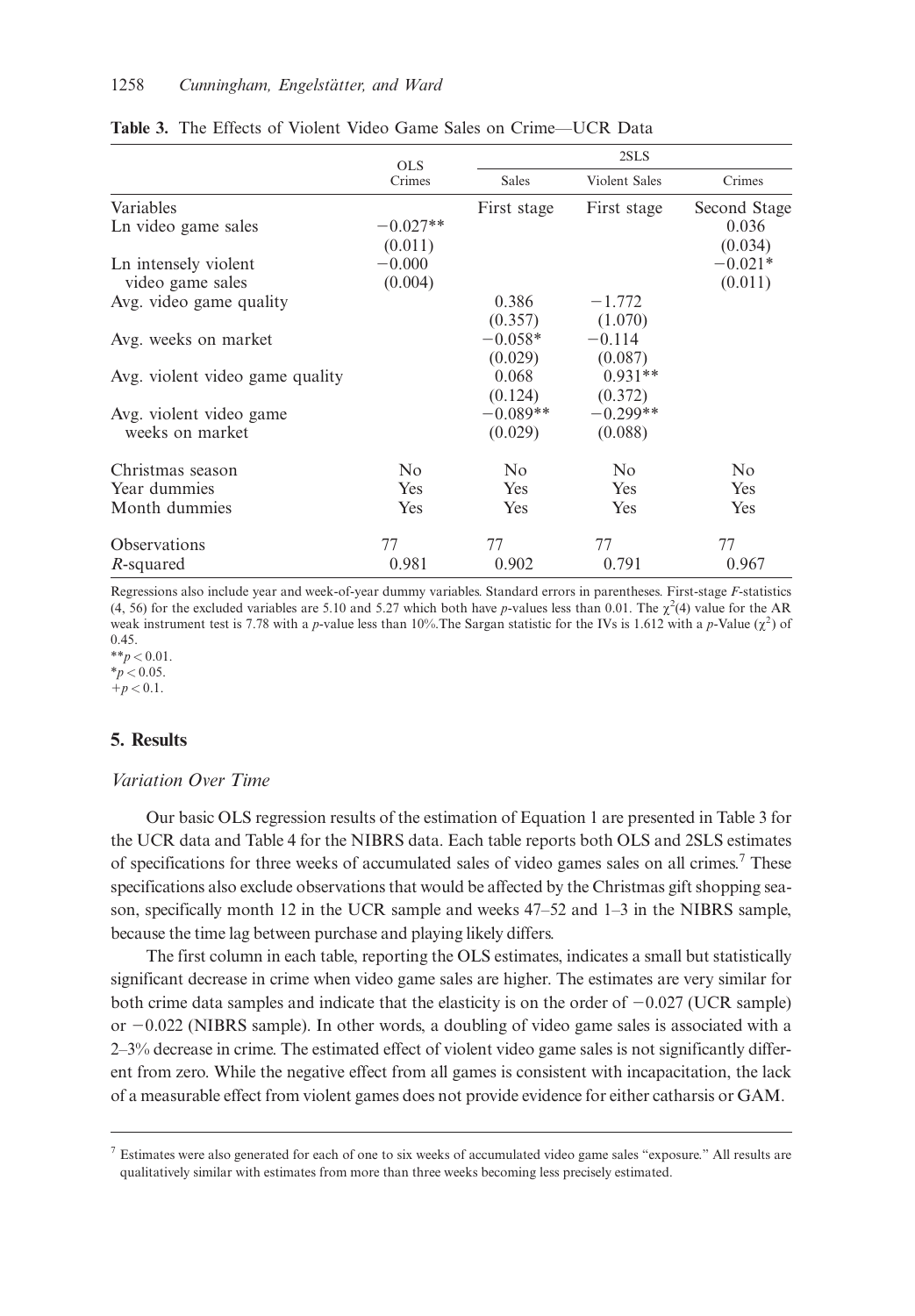|                                 | <b>OLS</b>     |              | 2SLS           |                |  |
|---------------------------------|----------------|--------------|----------------|----------------|--|
|                                 | Crimes         | <b>Sales</b> | Violent Sales  | Crimes         |  |
| Variables                       |                | First stage  | First stage    | Second Stage   |  |
| Ln video game sales             | $-0.022**$     |              |                | 0.007          |  |
|                                 | (0.007)        |              |                | (0.017)        |  |
| Ln intensely violent            | 0.000          |              |                | $-0.018**$     |  |
| video game sales                | (0.002)        |              |                | (0.006)        |  |
| Avg. video game quality         |                | 0.006        | $-0.259**$     |                |  |
|                                 |                | (0.024)      | (0.078)        |                |  |
| Avg. weeks on market            |                | $-0.013**$   | $-0.011**$     |                |  |
|                                 |                | (0.002)      | (0.006)        |                |  |
| Avg. violent video game quality |                | 0.012        | $0.151**$      |                |  |
|                                 |                | (0.009)      | (0.029)        |                |  |
| Avg. violent video game         |                | $-0.008**$   | $-0.040**$     |                |  |
| weeks on market                 |                | (0.002)      | (0.006)        |                |  |
| Christmas season                | N <sub>0</sub> | No           | N <sub>o</sub> | N <sub>0</sub> |  |
| Year dummies                    | Yes            | <b>Yes</b>   | Yes            | Yes            |  |
| Week dummies                    | Yes            | Yes          | Yes            | Yes            |  |
| <b>Observations</b>             | 300            | 300          | 300            | 300            |  |
| R-squared                       | 0.943          | 0.846        | 0.682          | 0.927          |  |

Table 4. The Effects of Violent Video Game Sales on Crime—NIBRS Data

Regressions also include year and week-of-year dummy variables. First-stage F-statistics for the excluded variables are 21.8 and 20.2 which both have p-values less than 0.01. The  $\chi^2$ (4) value for the AR weak instrument test is 31.4 with a p-value less than 1%. The Sargan statistic for the IVs is 10.19 with a p-Value  $(\chi^2)$  of 0.01. Standard errors in parentheses.

\*\* $p < 0.01$ .<br>\* $p < 0.05$ .

 $p < 0.1$ .

The next three columns in Tables 3 and 4 report the first and second stage results for the 2SLS estimator and once again feature very similar results for each crime data source. There are two instrumented variables and four instrumental variables. In the first stage, video game sales fall with the average age of all games in the top 30 as well as with the average age of all violent games. Sales of violent games are higher with higher quality violent games and lower with the average age of violent games. This relationship is slightly different for the NIBRS sample, in which both average video game quality and age have negative marginal effects on violent game sales. We present standard F-statistics on the excludability of the instruments from the first stage regression. The correlations between the instruments and our endogenous variables are strong in the NIBRS data, although (F-statistic around 20). In the second stage, the estimated effect of video game sales is positive but not significantly different from zero. For violent video games, the estimated effect is around  $-0.02$  and significantly different from zero regardless of which crime data source is used. In Table 3, we pass the over-identification test based on the Sargan test statistic, but we fail to pass the over-identification test in the NIBRS regression. We also test for whether we have a weak instrument problem using both the F-test on the excludability of the instruments from the first stage, as well as the Anderson–Rubin test. The p-values on the Anderson–Rubin test are both statistically significant. Thus, while our IV estimation largely supports the main results, it should be interpreted with some caution. With that caveat, the negative effect from violent games is consistent with either incapacitation or catharsis, but does not support GAM.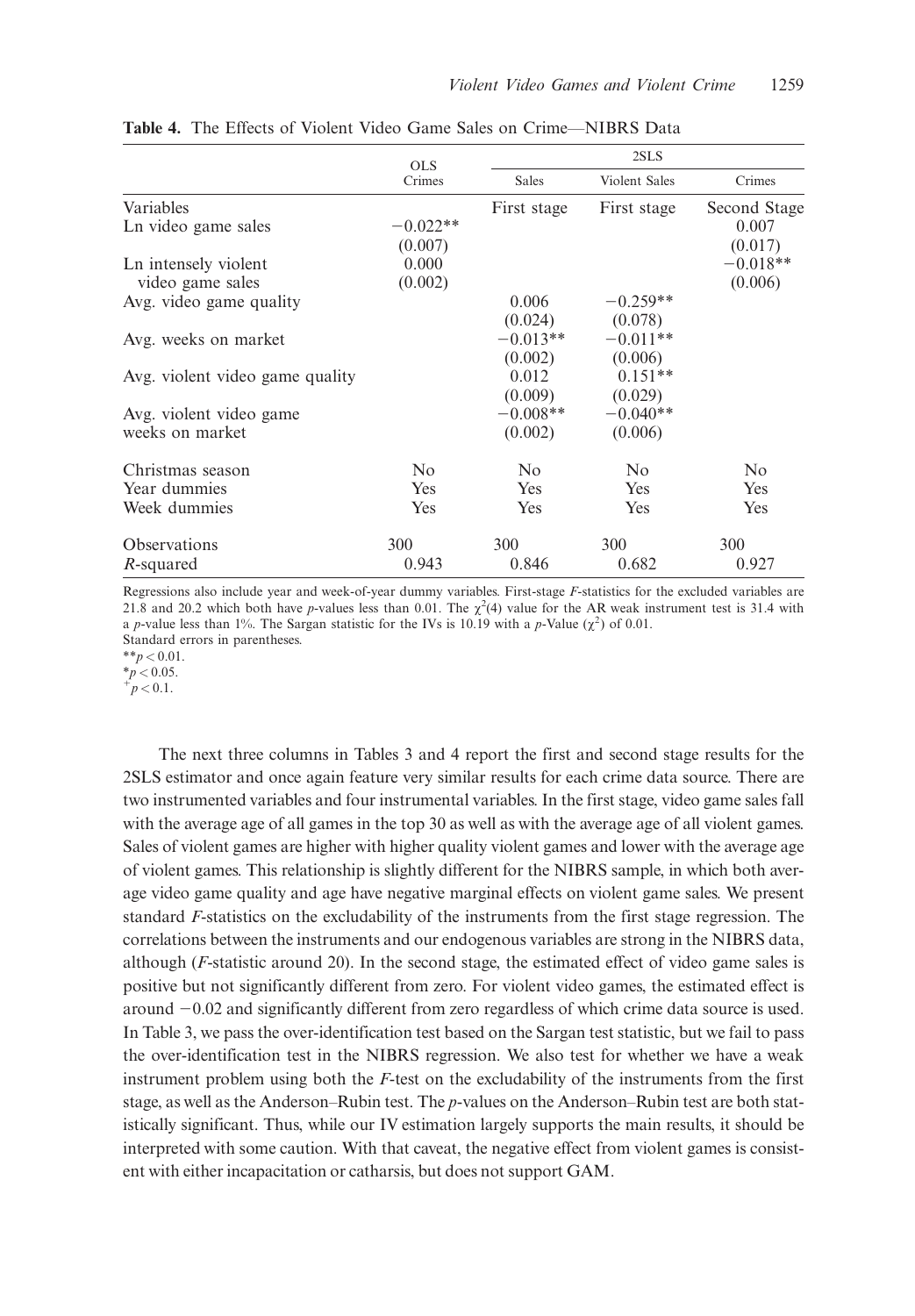|                                             | Crimes         | Crimes         |
|---------------------------------------------|----------------|----------------|
| Ln video game sales                         | $-0.011^{+}$   | $-0.005$       |
|                                             | (0.007)        | (0.008)        |
| Ln video game sales $\times$ youth fraction | $-4.302**$     | $-3.821**$     |
|                                             | (0.233)        | (0.298)        |
| Ln intensely violent video game sales       |                | $-0.004^{+}$   |
|                                             |                | (0.002)        |
| Ln intensely violent video game             |                | $-0.342*$      |
| sales $\times$ youth fraction               |                | (0.160)        |
| Youth fraction                              | 85.199**       | 80.138**       |
|                                             | (3.176)        | (3.686)        |
| Christmas season                            | N <sub>0</sub> | N <sub>0</sub> |
| Year dummies                                | Yes            | Yes            |
| Week dummies                                | Yes            | <b>Yes</b>     |
| <i><b>Observations</b></i>                  | 2570           | 2570           |

Table 5. Panel Regression of the Differential Effect of Video Game Sales in High Youth Counties—NIBRS Data

The panel was created by aggregating counties into deciles based on the fraction of the population aged 10–29 years. Regressions also include year and week-of-year dummy variables. Standard errors clustered at the week level. Robust standard errors in parentheses  $**p < 0.01$ .

## Differential Marginal Effects

It is likely that any effect of video games will be localized where gaming demand is higher. Ward (2011) exploited this idea by relating changes in various crimes in a county from year to year to changes in the number of video game stores. As mentioned before, we do not have crosssectional variation in video game sales. Instead, our strategy focuses on differential gaming patterns by age. Video game playing is more popular among adolescents and young adults. We use this empirical regularity to test whether there is a larger marginal effect of video game sales in areas with greater "youth" prevalence as explained in the second part of the methodology section. The youth fraction which we measure as the fraction of the population aged 10–29 years has a sample mean of 0.261 with a standard deviation of 0.042. We focus our attention on the estimates of the interaction terms,  $\beta_{yth}^v$  and  $\beta_{yth}^{nv}$  from Equation 2, to measure a differential marginal effect.

We estimate Equation 2 using simple OLS including fixed effects for year and week-of-year. Results are reported in Table 5. Again, we omit the Christmas gift shopping season, report only those variables of interest and for sales aggregated to three weeks. The positive coefficient of the uninteracted fraction youth population variable indicates that there is more crime in areas with a higher proportion of youth. For ease of interpretation, the youth fraction enters as a deviation from the sample mean. This allows us to interpret the uninteracted video game coefficients as applying to the average county. Thus, in column 1, for the average county, the video game sales variable has no discernable effect on crime. The coefficient for the interaction term with the youth population is negative which suggests that, in areas with more video gamers, more popular games lead to marginally fewer crimes. This is consistent with a greater incapacitation effect where there are more video game players.

Again, the GAM and catharsis hypotheses relate specifically to violent video games. To test this hypothesis, we include violent game sales and its interaction with the youth fraction in

 $*_{p}$  < 0.05.

 $+p < 0.1.$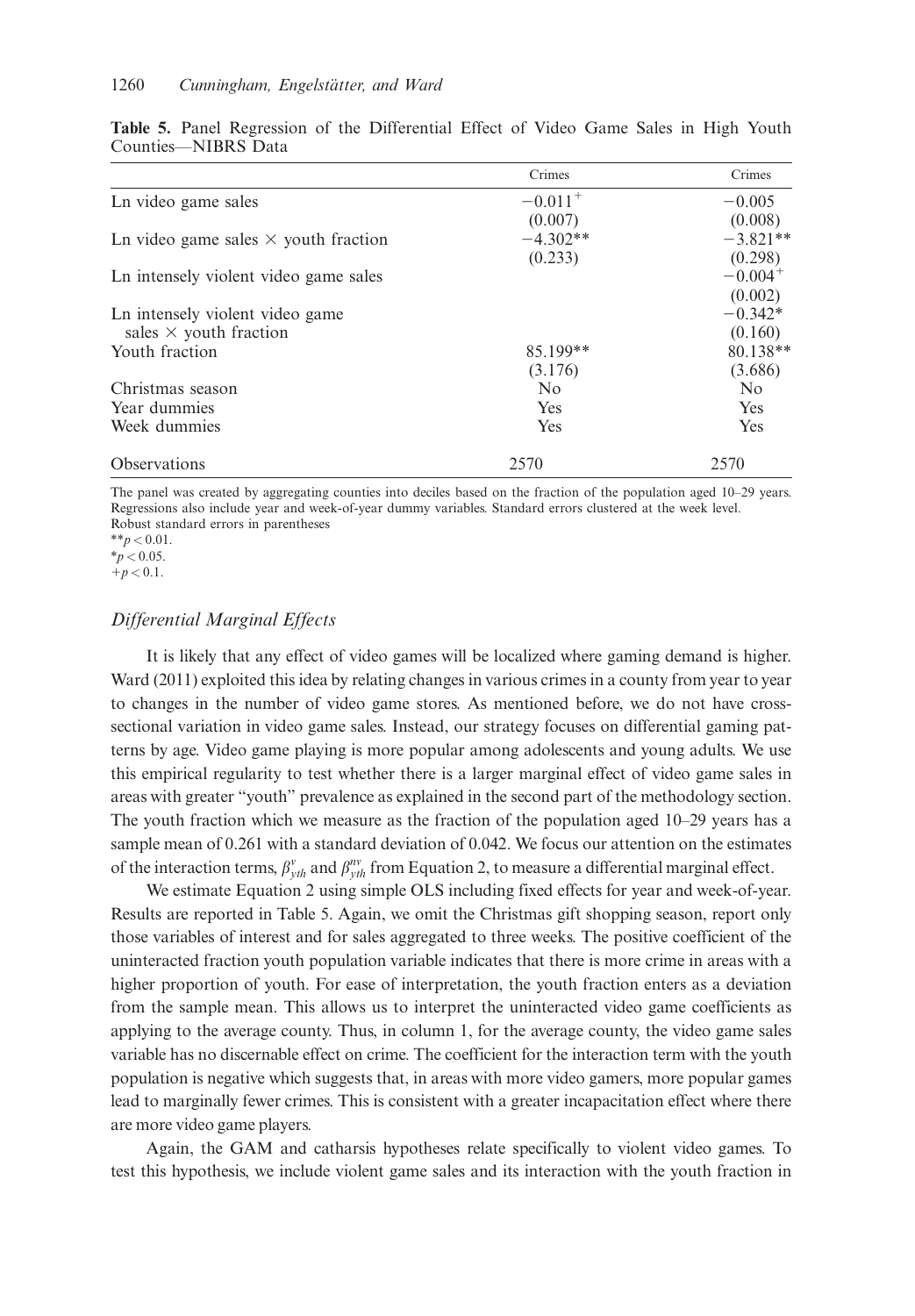column 2. The coefficient for the interaction term for all video games is not only negative but only marginally statistically significant. The coefficient for the interaction term for violent video games is also negative and statistically different from zero. These results are consistent with either incapacitation or catharsis. They are not consistent with GAM.

## 6. Conclusion

Regulation of the content of video games is usually predicated on the notion that the industry generates large and negative social costs through games' effect on aggression. Many researchers have argued that these games may also have caused extreme violence, such as school shootings, because of the abundance of laboratory evidence linking violent media to measured psychological aggression. Yet to date, because the field has not moved beyond suggestive laboratory studies, we argue their external validity to understanding the impact on crime is limited. With the exception of Ward (2011), social scientists have yet to move beyond the laboratory to understand whether concerns about game violence's causal effect on crime are warranted.

Similar to Dahl and DellaVigna (2009) our study suggests the evidence that violent video games have substantial social costs is weak. In fact, our study finds that in the weeks following popular video game releases, crime rates decrease. More research is needed to determine if violence in media may have social benefits by reducing crime. As with the above two studies, we find that the short- and medium-run social costs of violent video games may be considerably lower, or even nonexistent. The measured effect stemming from intensely violent video games, and not from nonviolent games, is consistent with catharsis and not with incapacitation. However, this effect is not found in all specifications.

Our results do not completely rule out GAM. Most theories in GAM suggest that long-term exposure to violent media increases aggression, whereas our tests measure relatively short-term responses to video game violence. It is possible, that a positive GAM effect is large enough in the long-run to dominate the negative effect we estimate for violent video games in the shorter-run. The case for regulatory intervention depends on whether any or all of these effects apply. Insofar as positive and negative effects of violent media are at work simultaneously, the optimal design of an intervention that reduces harm from one without raising harm from the other may prove a challenge. Weighing possible competing effects on crime is a problem that has been raised by other papers in other contexts such as violent movies (Dahl and DellaVigna 2009) and youth gangs (Sobel and Osoba 2009). While some early work has been done on the long-term effects of video game play, nearly all the laboratory evidence that currently exists has only uncovered very shortterm effects.<sup>8</sup>

Our findings also suggest unique challenges to game regulations. GAM proposes that the individuals playing violent video games are developing, accidentally, a biased belief toward people wherein they believe they are in danger. It is possible that the decrease in violent outcomes that we observe in our study, possibly due to short-run catharsis or incapacitation, is masking the longrun harm to society if these violent behaviors are developing within gamers. This suggests that

<sup>8</sup> Anderson (2004) notes the lack of longitudinal studies of effects of violent video games on aggression and calls for more studies aimed at investigating the long-term effects. The best evidence we have at present from laboratory studies is primarily short-run, making our study more suitable for comparison.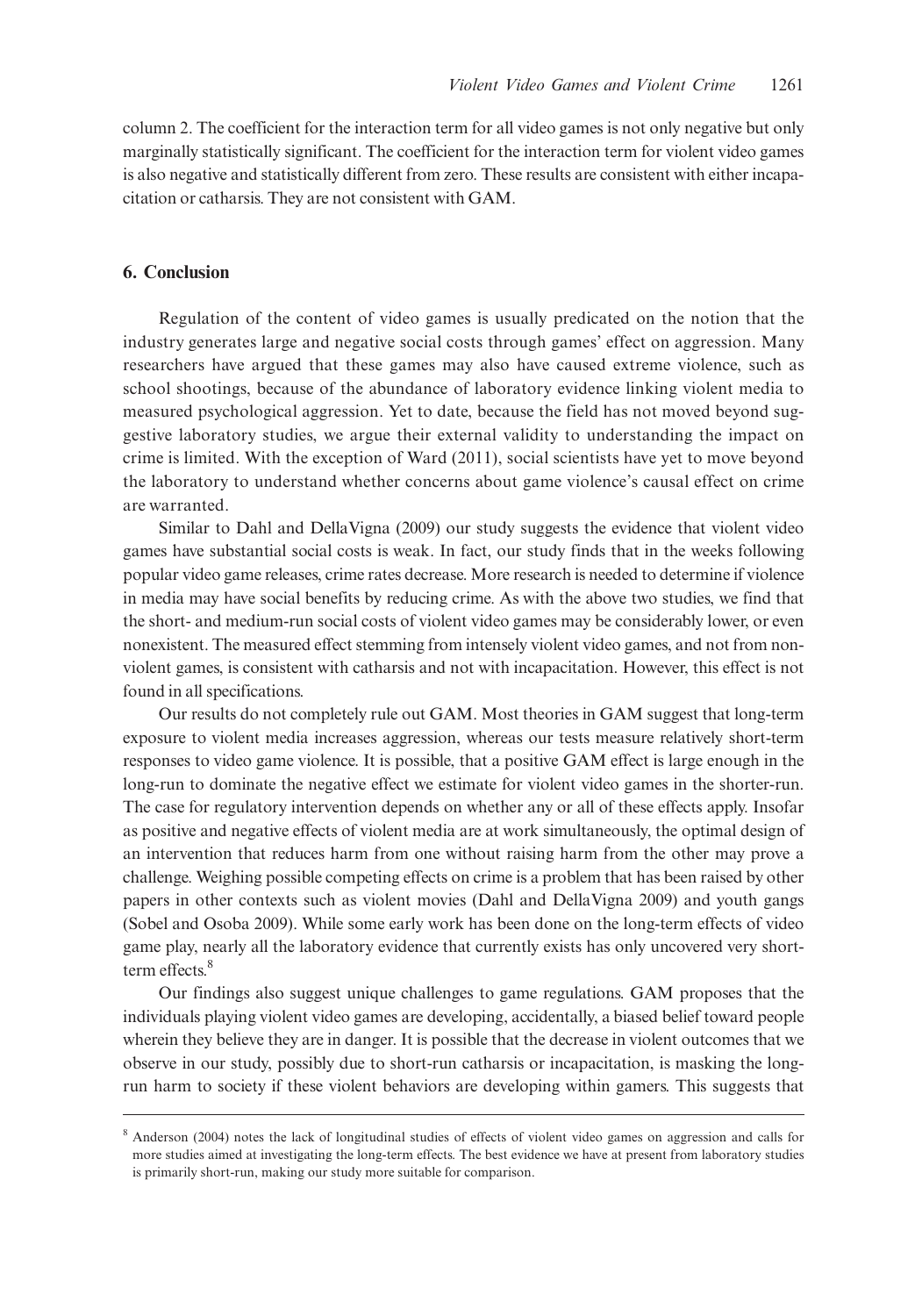regulation aimed at reducing violent imagery and content in games could in the long-run reduce the aggression capital stock among gamers, but potentially also cause crime to increase in the short-run if the marginal player is currently being drawn out of violent activities. This tradeoff may not pass a cost-benefit test.

A related policy question centers on whether reducing violent content of video games so as to diminish GAM related aggression effects also would diminish any time use and cathartic effects. Presumably, publishers include content that is violent because there is a market niche that demands it. They believe that removing the violence would lower profits because it would reduce these gamers' willingness-to-pay. It is not clear how much time use might fall, but lower utility from such games would reduce game demand and game play time by some amount. The ability to craft a regulation restricting violent content that does not also lower consumer utility seems remote.

Using our approach, in some specifications, we find a negative relationship between video game sales and crime that generates an elasticity of about  $-0.02$ . As our research design exploits short-run variation in weekly sales, caution should be used in applying it outside our sample frame. For instance, if behavioral effects from popular, higher quality games diverge from that of popular, lower quality games, then our approach may misstate the average elasticity of games independent of quality. Furthermore, our estimates are exclusively based on short-run variation in sales, which may be different from effects in the long-run. For instance, the substitution out of schooling to video gameplay as Stinebrickner and Stinebrickner (2008) and Ward (2015) show might imply that long-run effects of violent games on crime are positive by reducing human capital and wages (Grogger 1998). With this caveat, we use this elasticity to construct a simple counterfactual for U.S. crimes from 2005 to 2011.

To provide context for the magnitude of our estimated effects, we consider a simple backof-the-envelope calculation using the numerical growth in video game sales over our sample period. From Table 1, video game unit sales as reported by the ESA increased by 8.1%. Assuming this applies to both violent and nonviolent games, an estimated violent video game-tocrime elasticity of approximately  $-0.02$  would predict almost 0.16% fewer violent crimes due to violent video game sales. Nationwide, this would translate to almost 36 fewer violent crimes committed per week. By comparison, the estimated incapacitation effect from Jacob and Lefgren (2003) of 13.3% more property crimes due teacher in-service days, would translate into about 2300 property crimes for a hypothetical national in-service day.<sup>9</sup> Since the video game effect occurs year round, this suggests that video games are disrupting, at most, 2000 crimes per year.

This approach can help guide investigators to develop more holistic research designs, such as field experimentation and other quasi-experimental methodologies, to determine the net social costs of violent games. The main shortcoming of our approach is due to the limitations of our data on game sales. Unfortunately, the industry does not report cross-sectional variation in game sales—only the national weekly sales of the top 30 highest grossing games are available.

<sup>9</sup> Our calculation is based on a total of over 1.2 million violent crimes where the calculation of Jacob and Lefgren (2003) is based on 6.2 million annual property crimes. Both type of crimes are reported in the FBI's "Crime in the United States," [http://www.fbi.gov/about-us/cjis/ucr/crime-in-the-u.s/2010/crime-in-the-u.s.-2010/tables/10tbl01.xls.](http://www.fbi.gov/about-us/cjis/ucr/crime-in-the-u.s/2010/crime-in-the-u.s.-2010/tables/10tbl01.xls)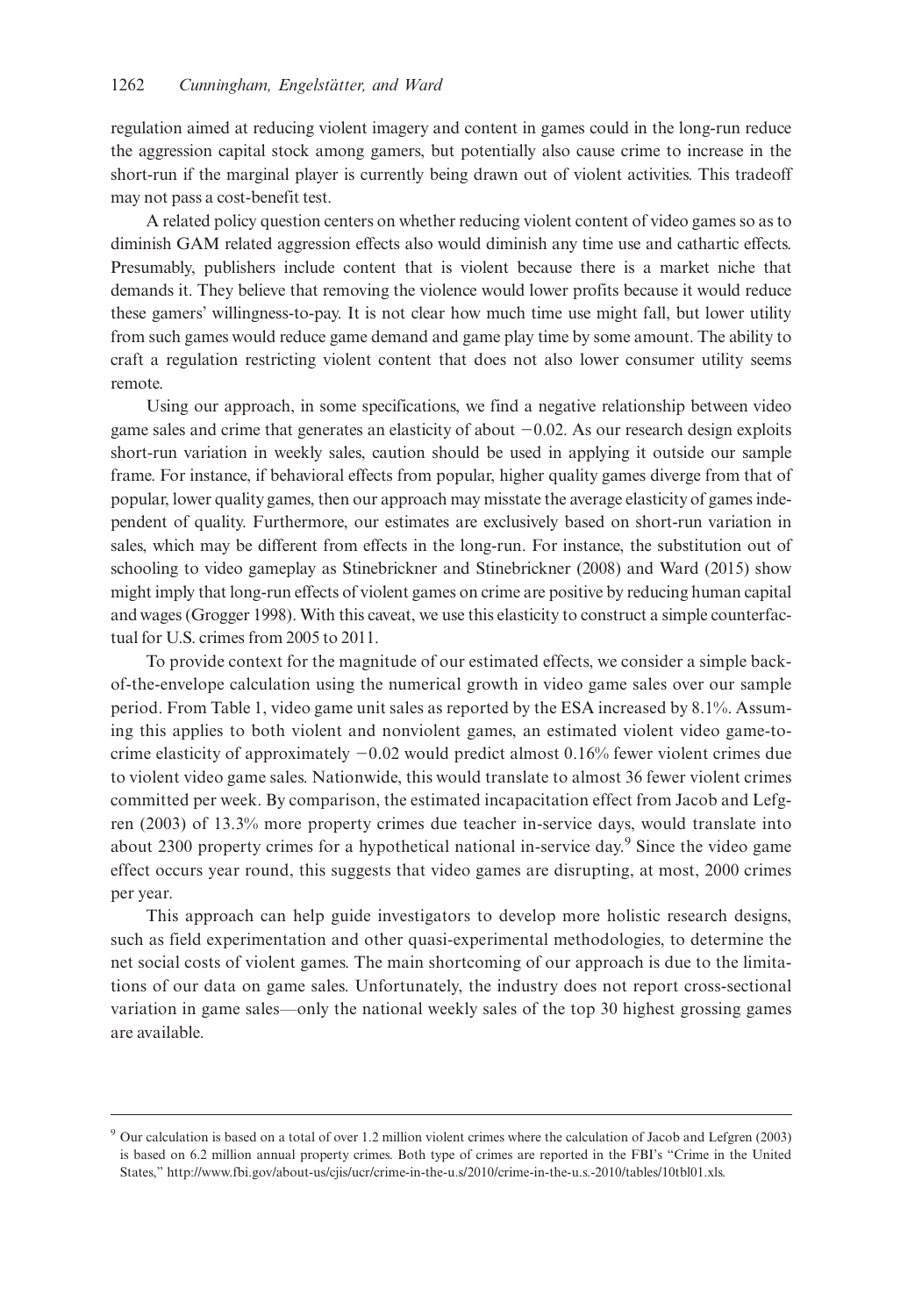## Appendix

|                         | Probit Any Game Playing |         |                  | Tobit Hours Playing Games |  |
|-------------------------|-------------------------|---------|------------------|---------------------------|--|
| <i>Video game sales</i> |                         |         |                  |                           |  |
| Four-week lead          | $-0.031$                | (0.098) | $-0.074$         | (0.425)                   |  |
| Three-week lead         | $-0.161$                | (0.130) | $-0.705$         | (0.555)                   |  |
| Two-week lead           | $-0.044$                | (0.130) | $-0.270$         | (0.522)                   |  |
| One-week lead           | $-0.032$                | (0.155) | $-0.179$         | (0.644)                   |  |
| Current week            | $0.444***$              | (0.171) | $1.756***$       | (0.708)                   |  |
| One-week lag            | $0.242**$               | (0.120) | 1.294***         | (0.483)                   |  |
| Two-week lag            | 0.072                   | (0.130) | 0.151            | (0.530)                   |  |
| Three-week lag          | $-0.034$                | (0.126) | $-0.073$         | (0.514)                   |  |
| Four-week lag           | $-0.073$                | (0.112) | $-0.056$         | (0.457)                   |  |
| High school student     | 0.007                   | (0.042) | $-0.068$         | (0.179)                   |  |
| College student         | $-0.078***$             | (0.030) | $-0.428***$      | (0.131)                   |  |
| Male                    | $0.065***$              | (0.013) | $0.430***$       | (0.055)                   |  |
| Black                   | $-0.235***$             | (0.020) | $-0.994***$      | (0.089)                   |  |
| Asian                   | $-0.238***$             | (0.037) | $-0.977***$      | (0.162)                   |  |
| Hispanic                | $-0.409***$             | (0.021) | $-1.771***$      | (0.093)                   |  |
| Usual work hours        | $-0.004***$             | (0.000) | $-0.019***$      | (0.002)                   |  |
| Married                 | $-0.110***$             | (0.026) | $-0.567***$      | (0.113)                   |  |
| Unmarried household     | $-0.043*$               | (0.025) | $-0.188*$        | (0.108)                   |  |
| Household size $2-3$    | $0.058**$               | (0.027) | $0.286**$        | (0.118)                   |  |
| Household size $4+$     | 0.046                   | (0.030) | 0.181            | (0.128)                   |  |
| Age dummies             | X                       |         | X                |                           |  |
| Income dummies          | X                       |         | $\boldsymbol{X}$ |                           |  |
| Day of week dummies     | X                       |         | $\boldsymbol{X}$ |                           |  |
| Week of year dummies    | $\boldsymbol{X}$        |         | $\boldsymbol{X}$ |                           |  |

Table A1. Estimates of Factors Affecting Playing Games from ATUS

Standard errors clustered on the observation week. The sample includes all 87,831 non-Christmas season observations. \*\*\* $p < 0.01$ . \*\* $p < 0.05$ .

 $\frac{1}{p} < 0.10$ .

|                                      | Male        | Female     | Age $\leq$ = 30 | Age $>30$   |
|--------------------------------------|-------------|------------|-----------------|-------------|
| Video game sales sum of Lags $0,1,2$ | $0.670***$  | $0.752***$ | $0.993***$      | $0.645***$  |
|                                      | (0.226)     | (0.177)    | (0.319)         | (0.191)     |
| High school student                  | 0.085       | $-0.267$   | 0.019           | $-0.529$    |
|                                      | (0.237)     | (0.291)    | (0.194)         | (1.200)     |
| College student                      | $-0.376*$   | $-0.121$   | $-0.474***$     | $-0.004$    |
|                                      | (0.200)     | (0.152)    | (0.172)         | (0.213)     |
| Male                                 |             |            | $2.749***$      | $-0.464***$ |
|                                      |             |            | (0.122)         | (0.062)     |
| Married                              | $-0.835***$ | $-0.059$   | $-0.430**$      | $-0.269***$ |
|                                      | (0.138)     | (0.091)    | (0.190)         | (0.094)     |

Working  $0.036$   $-0.076$   $0.252$   $-0.354$ 

Table A2. Differential Estimates in Minutes of Gaming by Gender and Age from ATUS

 $(0.229)$   $(0.171)$   $(0.187)$   $(0.234)$ <br>  $-0.602***$   $-1.128***$   $-0.372**$   $-1.150***$ Black  $-0.602^{***}$   $-1.128^{***}$   $-0.372^{**}$   $-1.150^{*}$ <br>(0.139) (0.109) (0.165) (0.099)  $(0.109)$   $(0.165)$   $(0.099)$ <br>-1.303\*\*\* 0.199 -1.792\*\*\* Asian  $-0.760***$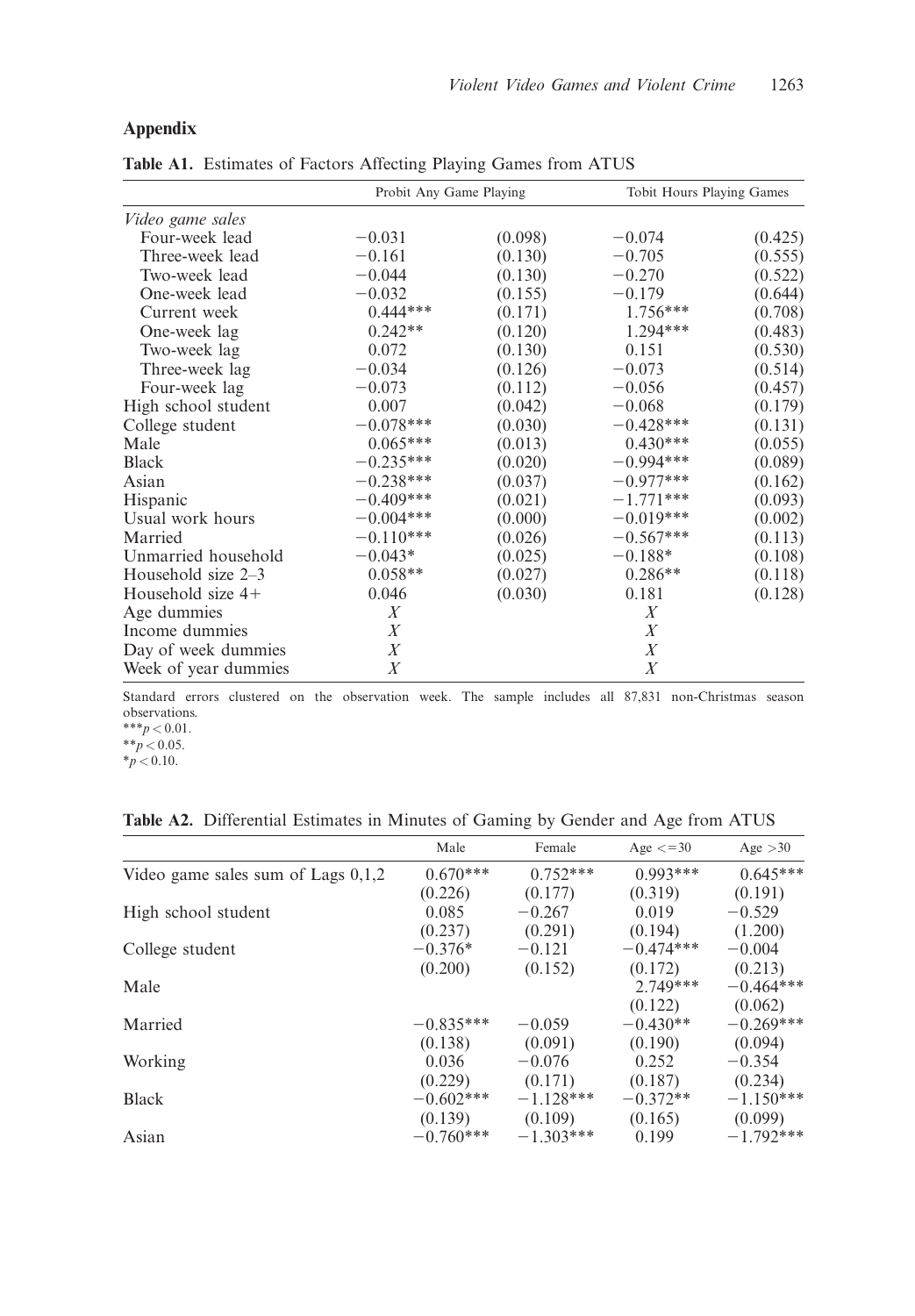|  | Table A2. (Continued) |
|--|-----------------------|
|--|-----------------------|

|                      | Male        | Female      | Age $\leq$ = 30 | Age $>30$        |
|----------------------|-------------|-------------|-----------------|------------------|
|                      | (0.242)     | (0.216)     | (0.266)         | (0.214)          |
| Hispanic             | $-1.747***$ | $-1.778***$ | $-1.453***$     | $-1.968***$      |
|                      | (0.143)     | (0.122)     | (0.161)         | (0.121)          |
| Income dummies       | X           |             |                 |                  |
| Age dummies          | X           |             |                 |                  |
| HH size dummies      | X           | X           |                 | $\boldsymbol{X}$ |
| Day-of-week dummies  | Х           |             |                 |                  |
| Week of year dummies | Х           | X           |                 |                  |
| <b>Observations</b>  | 38,365      | 49,808      | 17.899          | 70,274           |

Tobit regressions from the American Time Use Survey (ATUS). Observations during the Christmas shopping season are excluded. Standard errors are clustered at the week level. Robust standard errors in parentheses.  $***p<0.01$ .

\*\* $p < 0.05$ .

 $*_{p}$  < 0.1.

### References

Anderson, Craig A. 2004. An update on the effects of playing violent video games. Journal of Adolescence 27: 113–22.

- Anderson, Craig A., A. J. Benjamin, Jr., and B. D. Bartholow. 1998. Does the gun pull the trigger? Automatic priming effects of weapon pictures and weapon names. Psychological Science 9:308–14.
- Anderson, Craig A., Douglas A. Gentile, and Katherine E. Buckley. 2007. Violent video game effects on children and adolescents: Theory, research and public policy. 1st edition. Oxford University Press: Oxford, UK.
- Anderson, Craig A., and B. J. Bushman. 2001. Human aggression. Annual Review of Psychology 53:27–51.

Bandura, A. 1973. Aggression: A social learning analysis. Englewood Cliffs, NJ: Prentice Hall.

Becker, Gary S. 1965. A theory of the allocation of time. Economic Journal 75(299):493–517.

Berkowitz, L., and A. LePage. 1967. Weapons and aggression eliciting stimuli. Journal of Personality and Social Psychology 7:202–07.

Bushman, B. J., and Craig A. Anderson. 2002. Violent video games and hostile expectations: A test of the general aggression model. Personality and Social Psychology Bulletin 28(12):1679–86.

- Card, David, and Gordon B. Dahl. 2011. Family violence and football: The effect of unexpected emotional cues on violent behaviour. Quarterly Journal of Economics 126(1):103–43.
- Comstock, Anthony, and J. M. Buckley. 1883. Traps for the young. Republished in 1967 by Beknap Press: Cambridge, MA, First Edition.
- Dahl, Gordon, and Stefano DellaVigna. 2009. Does movie violence increase violent crime? *Quarterly Journal of Econom*ics 124(2):637–75.
- Denzler, Markus, Jens Förster, and Nira Liberman. 2008. How goal-fulfillment decreases aggression. Journal of Experimental Social Psychology 45(1):90–100.

Entertainment Software Association. 2010. Annual Report 2010. Available at: [http://www.theesa.com/wp-content/](http://www.theesa.com/wp-content/uploads/2014/10/ESA_2010_Annual_Report.pdf) [uploads/2014/10/ESA\\_2010\\_Annual\\_Report.pdf](http://www.theesa.com/wp-content/uploads/2014/10/ESA_2010_Annual_Report.pdf), last accessed 7th January 2016.

Evans, William N., and E. G. Owens. 2006. COPS and Crime. Journal of Public Economics 91(1–2):181–201.

- Federal Trade Commission. 2009. Marketing violent entertainment to children: A sixth follow-up review of industry practices in the motion picture, music recording & electronic game industries: A federal trade commission report to congress. Washington, D.C. Available [http://www.ftc.gov/os/2009/12/P994511violententertainment.pdf,](http://www.ftc.gov/os/2009/12/P994511violententertainment.pdf) last accessed 7th January 2016.
- Ferguson, C. J., and J. Kilburn. 2008. The public health risks of media violence: A meta-analytic review. The Journal of Pediatrics 154(4):759-63.
- Ferguson, Christopher J., Cheryl K. Olson, Lawrence A. Kutner, and Dorothy E. Warner. 2014. Violent video games, catharsis seeking, bullying, and delinquency: A multivariate analysis of effects. Crime & Delinquency 60(6):939–68.

Grogger, Jeff. 1998. Market wages and youth crime. Journal of Labor Economics 16(4):756–791.

- Hadju, David. 2009. The ten-cent plague: The great comic-book scare and how it changed america. New York: Farrar, Strauss and Giroux.
- Han, D. H., Y. S. Lee, K. C. Yang, E. Y. Kim, I. K. Lyoo, and Perry F. Renshaw. 2007. Dopamine genes and reward dependence in adolescents with excessive internet video game play. Journal of Addiction Medicine 1(3):133–38.